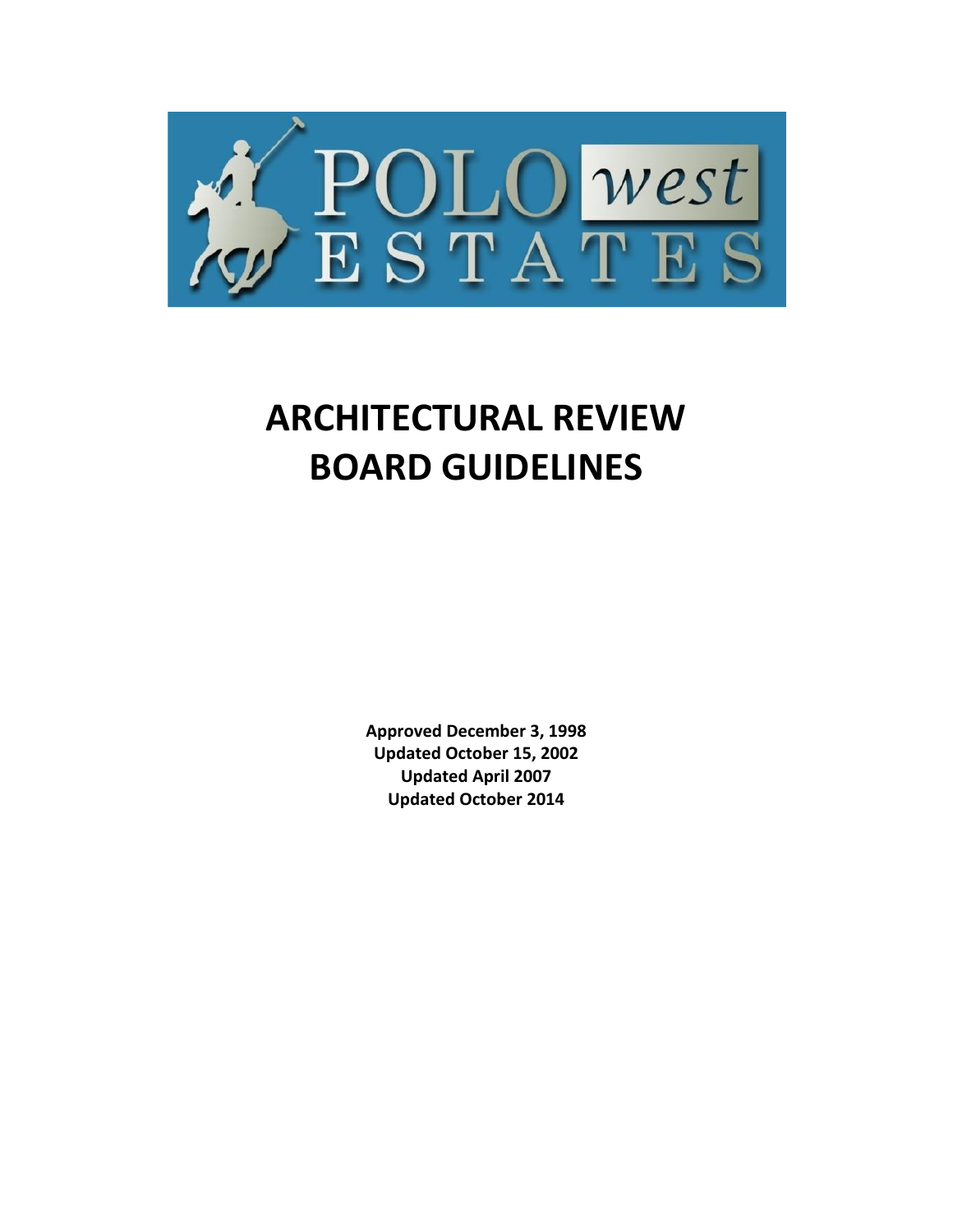## **POLO WEST ESTATES ARCHITECTURAL REVIEW BOARD GUIDELINES**

# **TABLE OF CONTENTS**

| $\mathsf{I}$ . |    |  |
|----------------|----|--|
|                |    |  |
|                | B. |  |
|                | C. |  |
|                | D. |  |
|                | Е. |  |
|                | F. |  |
|                | G. |  |
|                | Н. |  |
|                | I. |  |
|                | J. |  |
|                | К. |  |
|                | L. |  |
|                |    |  |
|                |    |  |
| II.            |    |  |
|                | А. |  |
|                | В. |  |
|                | C. |  |
|                | D. |  |
|                | Е. |  |
|                | F. |  |
|                | G. |  |
|                |    |  |
|                | Ι. |  |
|                | J. |  |
|                | К. |  |
|                | Ι. |  |
|                |    |  |
|                |    |  |
|                | 0. |  |
|                | P. |  |
|                |    |  |
|                |    |  |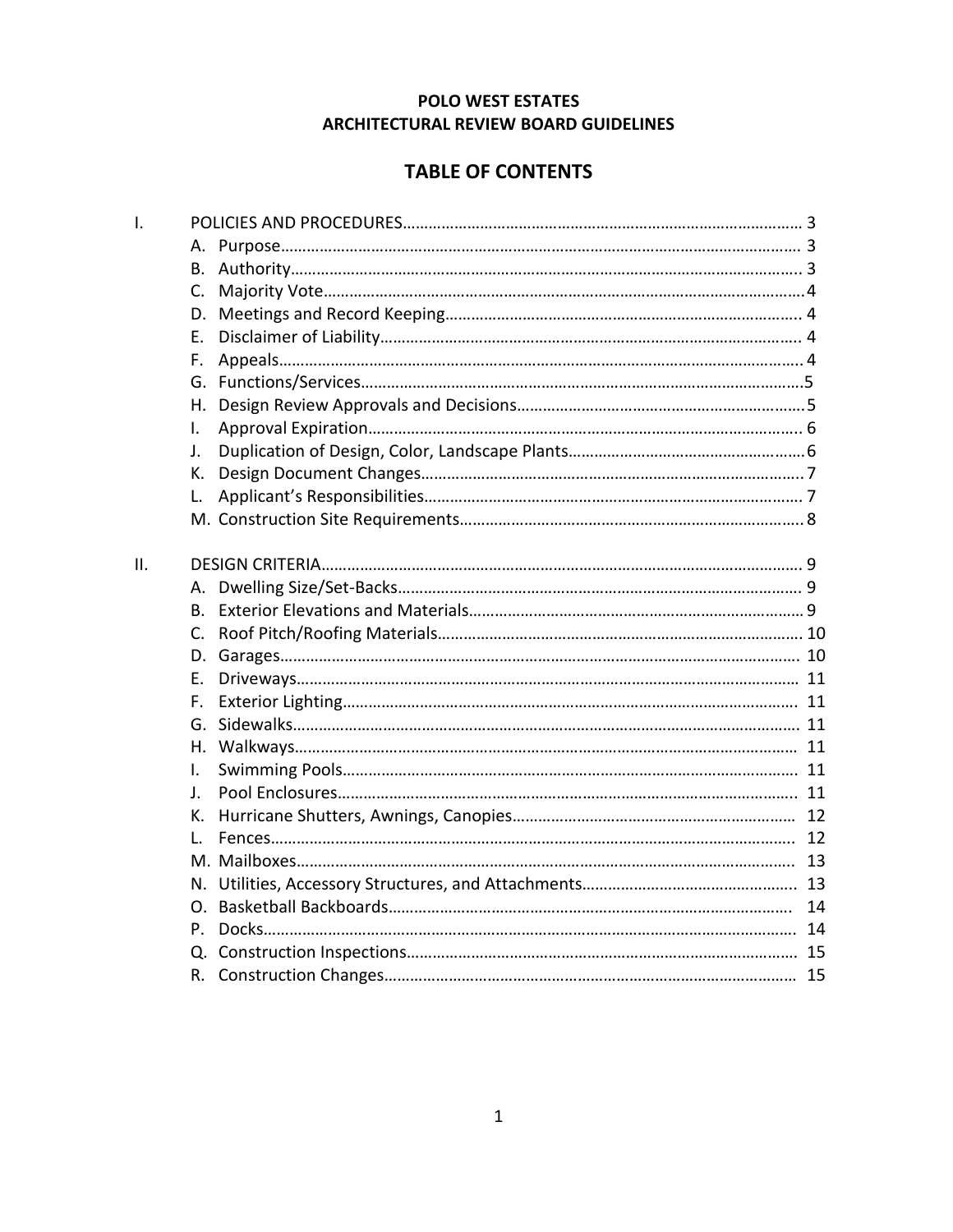| III. |    |  |
|------|----|--|
|      |    |  |
|      |    |  |
|      |    |  |
|      |    |  |
|      | F. |  |
|      |    |  |
|      |    |  |
| IV.  |    |  |
|      |    |  |
|      |    |  |
|      |    |  |
|      |    |  |
|      |    |  |
| V.   |    |  |
|      |    |  |
|      |    |  |
|      |    |  |
|      |    |  |
|      |    |  |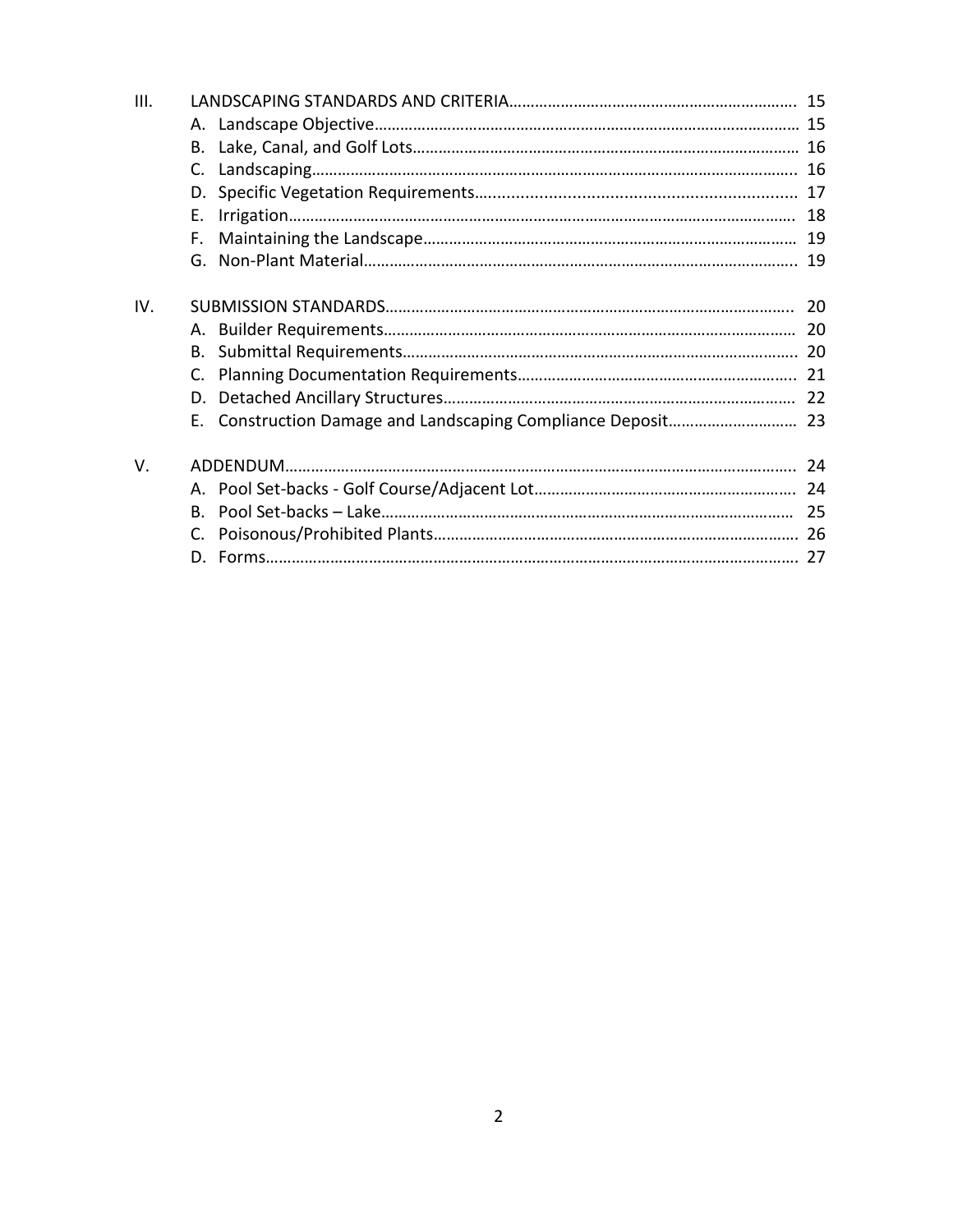# **Polo West Estates Homeowner's Association**

## **ARCHITECTURAL REVIEW BOARD (ARB)**

#### **I. POLICIES AND PROCEDURES**

#### **A. PURPOSE**

One of the most effective methods of assuring the protection of the community lifestyle and individual property values is through the establishment of high standards of design review. To accomplish this, the Architectural Review Board has been established to review applications and design documents for all new construction and alterations, modifications, or changes to existing properties, including landscaping. Each application is evaluated on its own merits with reasonable flexibility for design function and creativity.

#### **B. AUTHORITY**

## **By-Laws of Polo West Estates Homeowners Association ARTICLE VIII CONSTRUCTION AND LANDSCAPING**

"The Board of Directors is authorized to establish an Architectural Review Board, hereinafter called A.R. Board, and to delegate to said A.R. Board the following powers:

- (a) To adopt, administer and enforce uniform architectural standards which conform to the architectural, landscaping and other restrictions in the Declaration of Restrictions recorded as to the property within the area described in Exhibit "A" to the Articles of Incorporation. Said standards to be adopted with the goal of maintaining the beauty of the natural environment of the area; and
- (b) To adopt, administer and appoint review committees with the goal of fairly and impartially enforcing architectural and landscaping standards; provided, however, that any powers delegated hereby to the A.R. Board shall be inferior to those of First Wellington, Inc., the master property owners' association.

Said Architectural Review Board shall consist of no fewer than five (5) members, appointed by the Board of Directors. Members of the Board shall be eligible to serve on the A.R. Board. The Board of Directors may, in its discretion, appoint a professional architect, engineer, or land planner, who may or may not be a member of the Association to serve on said A.R. Board and may provide that said architect, engineer, or land planner, be fairly compensated for serving on the A.R. Board. The Board of Directors may approve and distribute funds to meet the reasonable expenses of said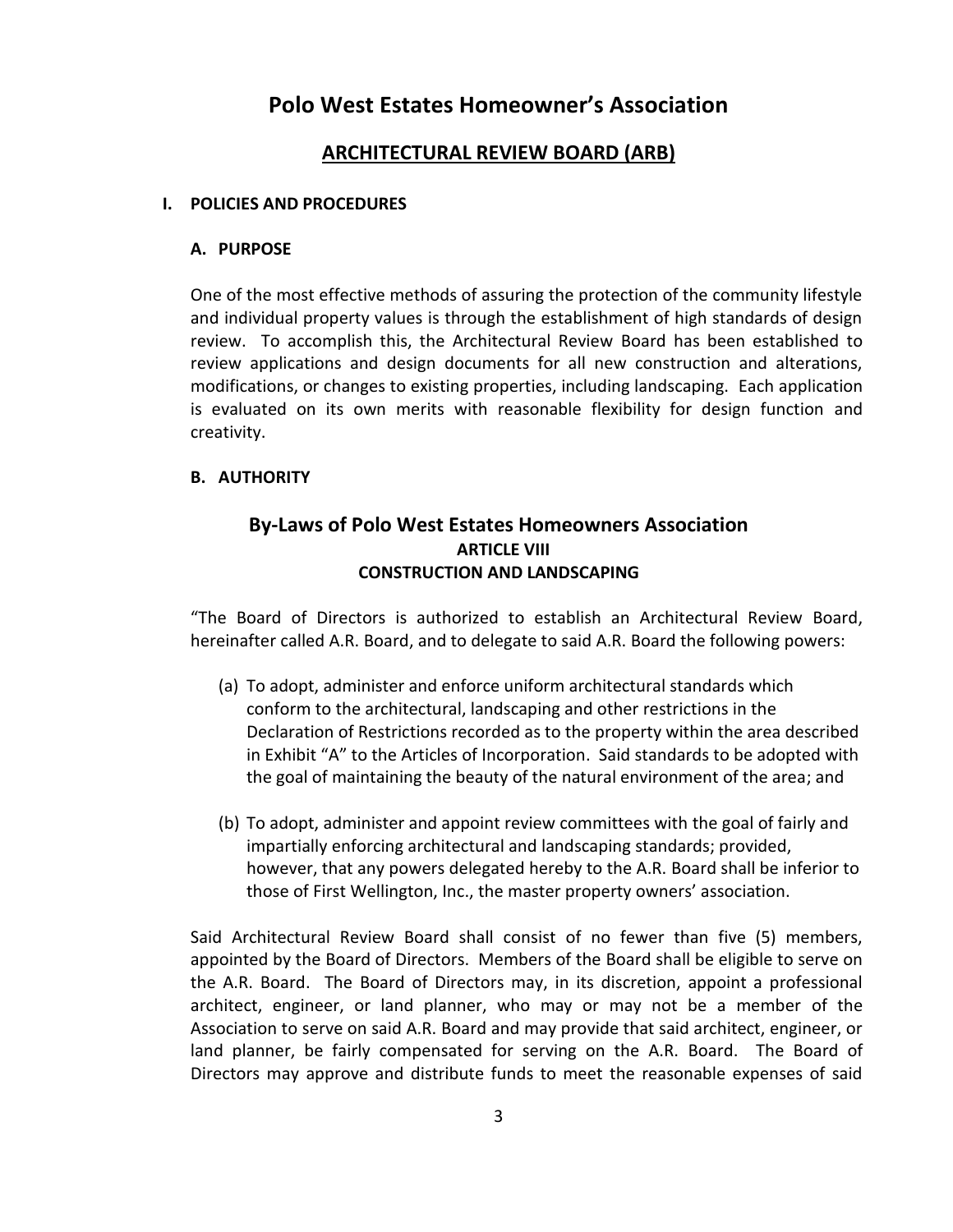A.R. Board. Said A.R. Board shall be responsible to the Board of Directors, which shall have a veto power over any decision made by the A.R. Board. The veto power may be exercised by a majority of the Directors at any Board of Directors meeting, after application made by an aggrieved member or by any member of the A.R. Board.

Review committees may be appointed by the A. R. Board. The A.R. Board Committee may delegate authority to said review committee(s) and shall have the same veto power over decisions of any review committee(s) which the Board of Directors has over the A.R. Board."

## **C. MAJORITY VOTE**

Each member of the ARB shall have an equal vote. A majority constitutes a quorum. Non-voting consultants may be used to advise the Committee.

## **D. MEETINGS AND RECORD KEEPING**

The ARB shall meet as necessary to conduct its business. Sub-committees may be used to perform specific review functions on a regular basis. Accurate minutes shall be kept and reports shall be made to the Polo West Estates Board of Directors at their regular meetings. Copies of all correspondence, minutes, approved plans, change requests, etc. shall be kept on file with the management company. Sub-committees and ad-hoc committees shall report directly to the ARB before any actions may be taken.

## **E. DISCLAIMER OF LIABILITY**

Neither the ARB nor the PWE Board of Directors shall be liable in damages to anyone submitting plans for approval by reason of mistake in judgment, negligence or nonfeasance arising out of or in connection with approval, disapproval or failure to review any plans.

## **F. APPEALS**

Builders/homeowners who object to conditions imposed by the ARB may request a special meeting with the ARB to attempt to resolve the conflict. If this meeting does not reach satisfactory resolution, the builder/homeowner may request a hearing before the PWE Board of Directors that has "veto" power over ARB decisions. Any member of the ARB may also request such a hearing before the PWE Board of Directors. Decisions of the ARB, unless appealed to and vetoed by the PWE Board of Directors, are final. All appeals to the PWE Board of Directors must be requested within 30 days of any written decision rendered by the ARB.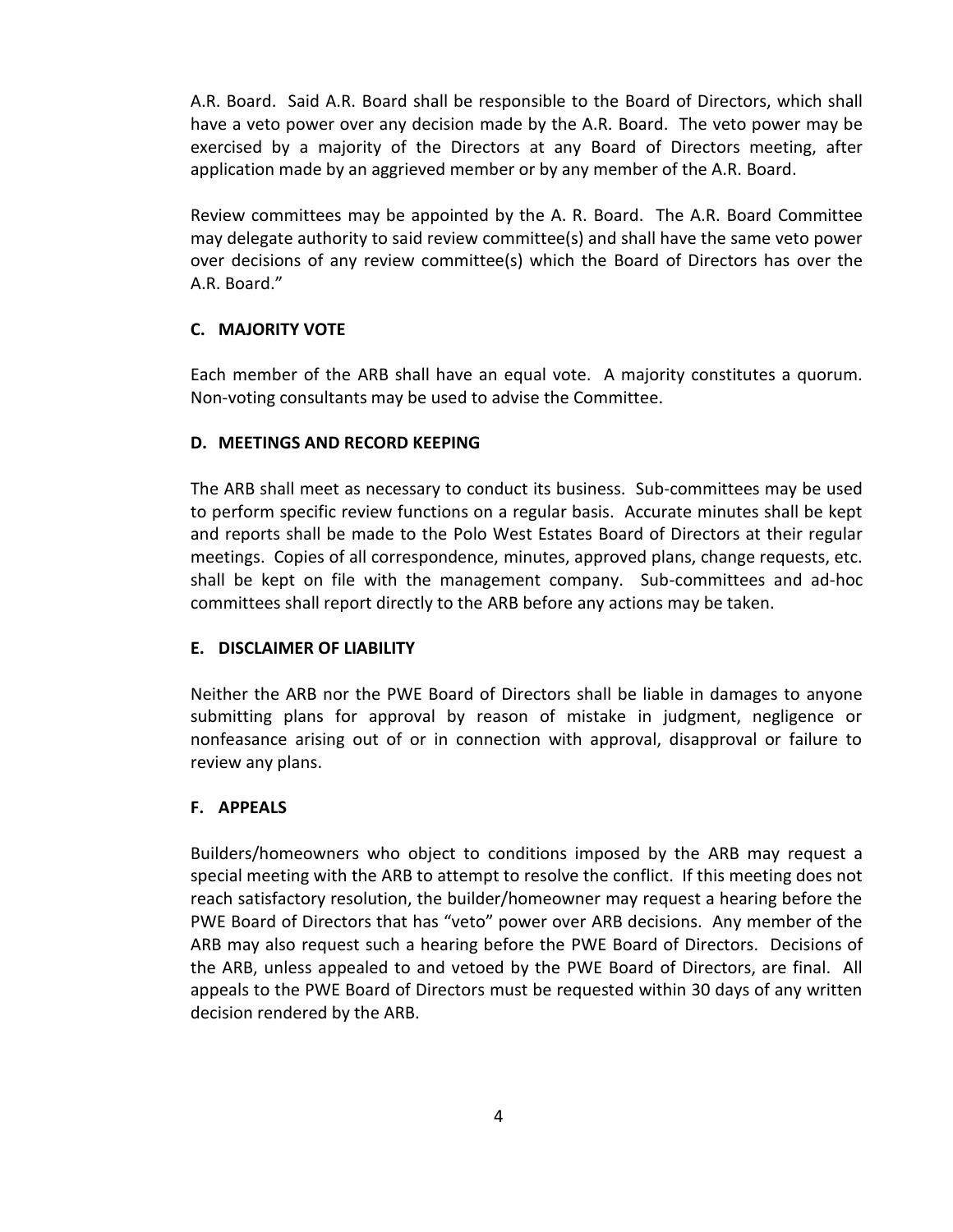## **G. FUNCTIONS/SERVICES**

On behalf of the PWE Homeowners' Association, the ARB is empowered to perform the following functions and services:

- 1. Establish planning criteria for the protection of enduring property values and to provide the best possible safeguards for continuing appreciation.
- 2. Amend planning criteria as may be required from time to time.
- 3. Review in a timely manner all applications for compliance with planning criteria and with the Declaration of Covenants Restrictions for Polo West Estates.
- 4. Assure compatible architectural designs and harmonious relationships with neighboring lots.
- 5. Require high standards of design and quality construction.
- 6. Establish fees for the review of applications as may be required.
- 7. From time to time inspect construction in progress to determine compliance with approved plans and ARB conditions, if any.
- 8. Require revisions to construction and improvement items, at any time, that were overlooked during the review process without prejudice to applicant.
- 9. Conduct final inspection prior to issuance of County (or The Village of Wellington) Certificate of Occupancy.
- 10. Approve the release of construction deposit after C.O. and upon substantial compliance of ARB approved plans and conditions.

## **H. DESIGN REVIEW APPROVALS AND DECISIONS**

**All new construction and changes, modifications, alterations, and improvements to the exterior of existing homes must receive approval from the ARB prior to obtaining building permits or commending work.** This includes repainting a home and/or trim if the color, other than the originally approved color, is to be used.

Upon receipt of a properly completed application, the ARB will review applicant's plans and specifications and render one of three decisions in writing:

- 1. *APPROVED OR APPROVED WITH COMMENTS;*
- 2. *APPROVED WITH LIMITING CONDITIONS; or*
- 3. *DISAPPROVED.*

If applications are "APPROVED WITH COMMENTS", such "comments" are rendered to encourage changes that the ARB deems desirable, but such "comments" are **not** binding upon applicants.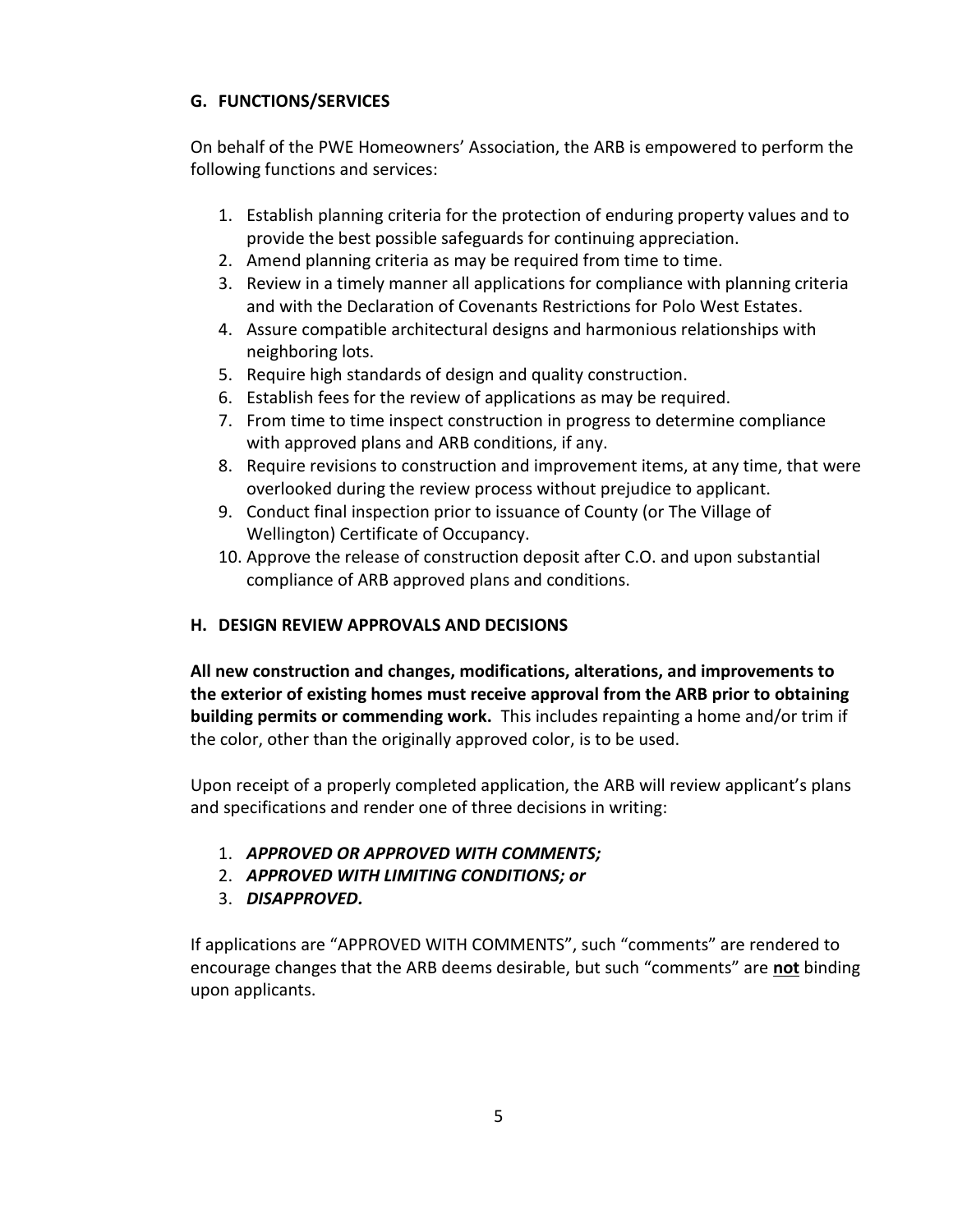If applications are "APPROVED WITH LIMITING CONDITIONS", then applicants **must** make changes prior to submitting plans for building permits. "Limiting Conditions" are **binding** upon applicants.

In the event applications are "DISAPPROVED" (including Landscaping/Exterior Color Review), applicants must make appropriate changes and resubmit for the same step for which plans and specifications were disapproved.

Applications for review will be returned with the ARB's decision, comments, and limiting conditions, signed by a member of the ARB along with two sets of design documents.

The foregoing items shall be the sole source of reference regarding ARB approval and oral statements should not be relied upon unless incorporated into written approvals or noted on design documents and signed by a member of the ARB.

All requests for variances must be submitted in writing and set forth the reasons for the variance. Any variance granted shall be on a case by case, as needed basis, and the granting of a variance shall not set any precedence for any future decisions.

## **I. APPROVAL EXPIRATION**

Applicants must begin construction within one hundred twenty (120) days of approval by the ARB. Failure to do so will automatically revoke approval without prior notice from the ARB. Time extensions may be granted by the ARB if **written requests** are received prior to or within one hundred twenty (120) days of Architectural Review approval. Work must be completed within one year of commencement. Failure to do so will cause the ARB to re-review the approved plans. This **may** result in updating the approval to meet current standards, if they have been changed in the interim.

## **J. DUPLICATION OF DESIGN, COLOR, LANDSCAPE PLANTS, ETC.**

- 1. Similar designs or design duplications are discouraged and subject to disapproval without sufficient variations in exterior colors, material, finishes, trim and detailing.
- 2. Elevations that are similar in appearance including roof and house color are prohibited on any three (3) adjacent lots, any three (3) lots immediately across the street, or any four (4) lots on a cul-de-sac.
- 3. The approval of plans for a specific site does not automatically imply approval on another lot by the ARB.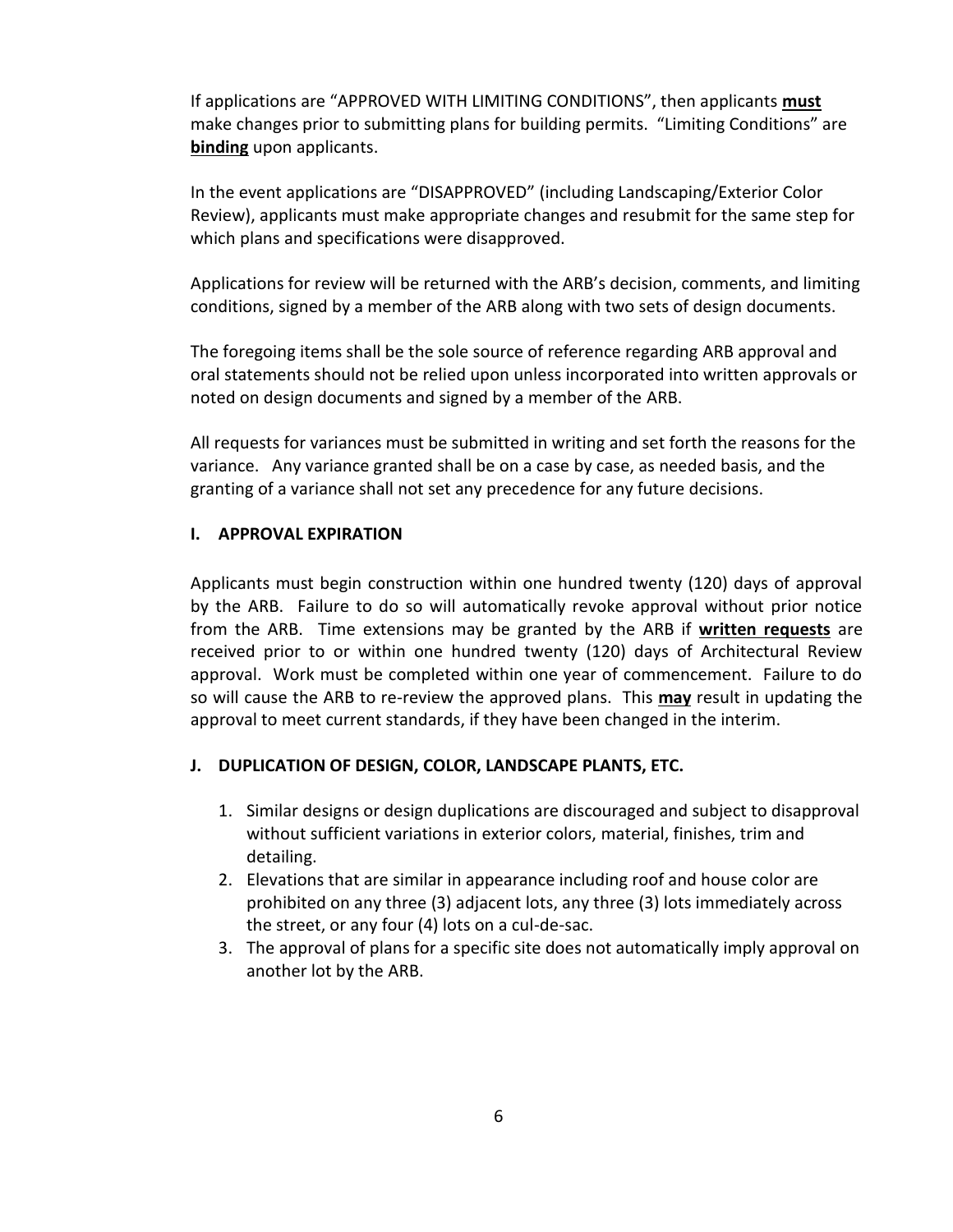#### **K. DESIGN DOCUMENT CHANGES**

The participating builder must notify the ARB **prior** to making **any** changes to the approved plans. A letter with applicable support data (as required) must be submitted to the ARB. Any major deviations (as solely determined by the ARB) may require full ARB approval prior to commencement of changes. **FAILURE TO OBTAIN PRIOR APPROVAL MAY RESULT IN DENIAL OF CHANGES AND/OR FORFEITURE OF ALL OR A PORTION OF THE CONSTRUCTION DEPOSIT.**

#### **L. APPLICANT'S RESPONSIBILITIES**

The ARB assumes no liability for applicant's responsibilities that include, but are not limited to the following:

- 1. Performance or quality of work of any contractor or subcontractor.
- 2. Compliance with all laws, codes and ordinances of any governmental agency or body and securing all required permits and approvals there from.
- 3. Determination of environmental restrictions, drainage and grading requirements and all surface and subsurface soil conditions.
- 4. Determination of structural, mechanical, electrical and all other technical aspects of a proposed design that can only be determined by competent architects, engineers, contractors and other similar professionals.
- 5. Compliance with the Polo West Estates Declaration of Covenants and Restrictions and ARB planning criteria.
- 6. Accuracy of all stakeouts and surveys.
- 7. Grading and surface drainage so that surface run-off will not adversely affect adjoining properties. Provide rip-rap, stepped terraces or other forms of erosion control as may be required.
- 8. Grading in accordance with the approved sub divisional drainage plans and specifications of the community. These plans are available from the Village of Wellington or its designee.
- 9. Construction and/or improvements, including fill, shall not commence on any lot prior to obtaining ARB written approval, together with any and all other appropriate governmental permits.
- 10. Supervision of all contractors, sub-contractors, etc. to ensure the strict compliance with all rules contained in the manual, including "Construction Site Requirements."
- 11. Notify ARB two weeks prior to date of expected completion or of certificate of occupancy.
- 12. Cooperate fully with the ARB, from planning to completion, of construction and/or improvements.
- 13. Violation of these rules may result in such fines as have been established by the PWE HOA Board of Directors. Costs of cleaning up untidy lots will be withheld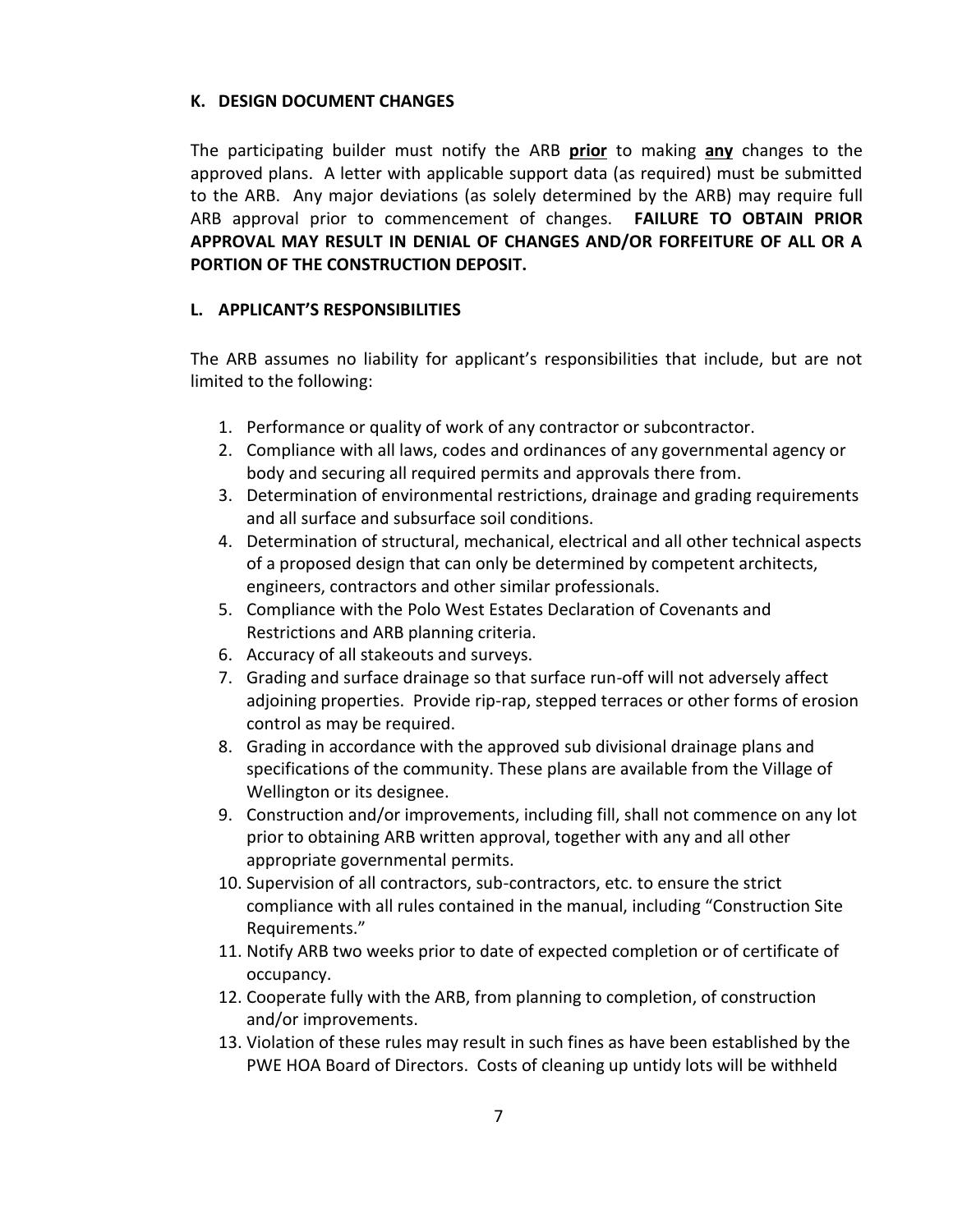from the construction deposit or held as assessments against the property at closing.

14. If a "cease and desist" order by the PWE ARB or Board of Directors (or other legal action) is imposed because of an infraction of these rules, all legal costs will be charged to the participating builder or applicant.

## **M. CONSTRUCTION SITE REQUIREMENTS**

- 1. All job sites must be kept in a clean and orderly condition. No materials will be stored or placed in the swale or right-of-way areas. Dumpsters shall be used at all times and **must** be replaced promptly when full.
- 2. No signage or advertisement is permitted on any job site unless required by law or pre-approved by the ARB.
- 3. Construction hours are limited to 7:00 AM to 6:00 PM Monday Friday and 8 AM -3 PM Saturday. No work shall be performed on Sundays or legal holidays: New Years Day, Memorial Day, Fourth of July, Labor Day, Thanksgiving, Christmas. This applies to owner/builders also during the construction period.
- 4. All participating builders are required to keep on record with PWE HOA, Security and ARB, a 24-hour emergency phone number.
- 5. The playing of loud music by any subcontractor or such, that may be annoying to residents, is prohibited.
- 6. No pets are permitted on job sites, roadways or within vehicles located within Polo West Estates.
- 7. Any agents, subcontractors, and employees of participating builders who violate construction site requirements or any other ARB criteria may be removed and prohibited from entering Polo West Estates by the ARB or Board of Directors.
- 8. Each contractor shall provide his own water and electric service. Both should be hooked up by the time the foundation is poured.
- 9. Discarded food and food containers must be removed from the site or placed in the dumpster.
- 10. Discarded building materials, broken tiles, pavers, packing wires and such must **not** be left as "fill" on the site. It is prohibited to dump these trash items into the lake or canals.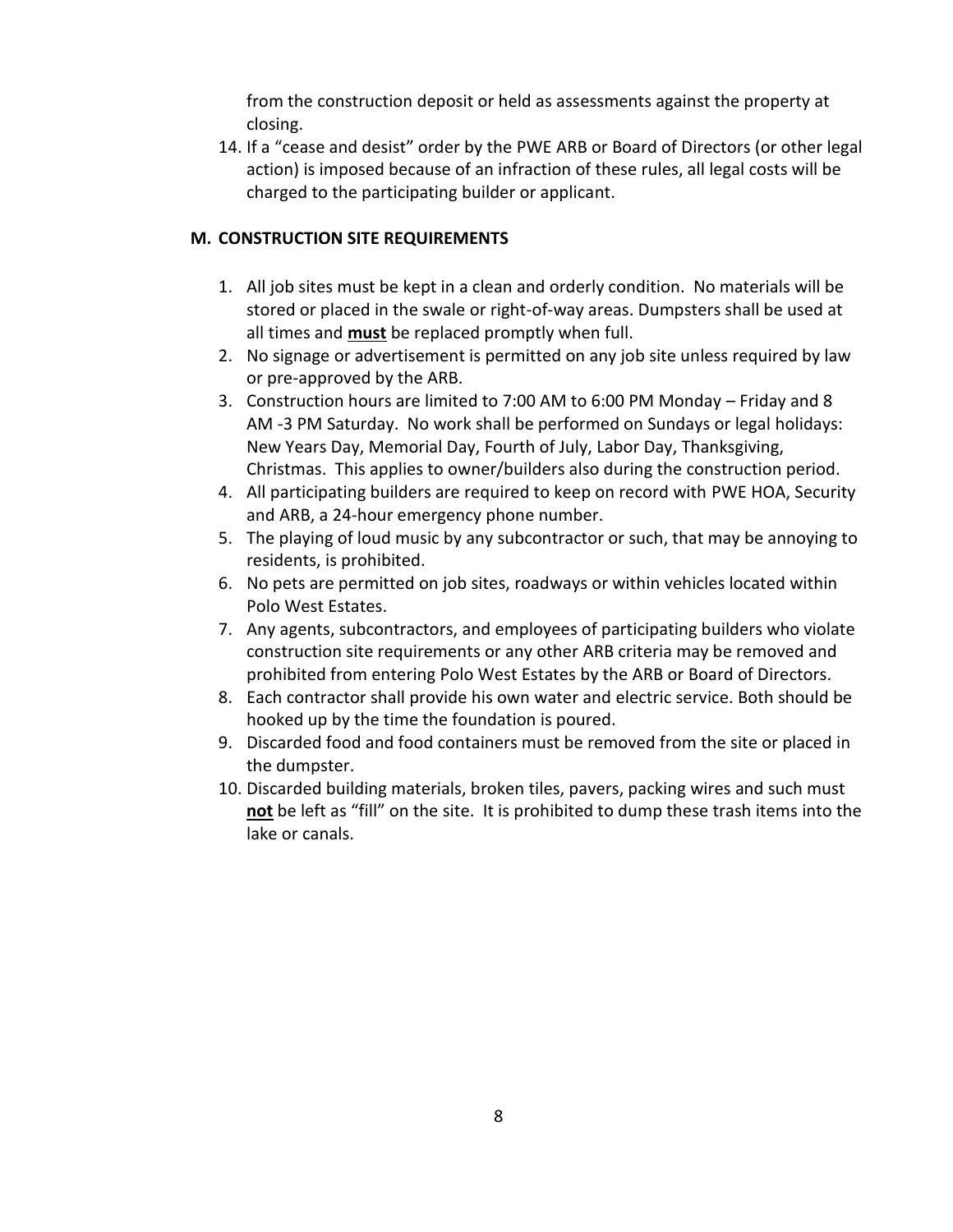#### **II. DESIGN CRITERIA**

#### **A. DWELLING SIZE/SET BACKS**

- 1. All residences shall conform to the following standards:
	- a. Square Footage
		- (1) 2,600 S.F. is the minimum living area, defined as air conditioned space measured from the outside of perimeter walls, and the center of demising walls separating air-conditioned space from non-air conditioned space.
		- (2) Interior lots: 2,400 S.F. will be permitted for the following lots only: 2, 3, 4, 19, 20, 27, 86, 88, 122 and 159.
		- (3) Two story dwellings: 2,600 S.F. is the minimum with 1,600 S.F. minimum for the first story.
- 2. Height Restriction

No building shall exceed two stories or a mean roof height of 35'. (The **mean roof** height is the distance from the lowest finished floor to a point halfway between the  $2^{nd}$  story plate and the highest roof ridge. This does not apply to chimneys.)

- 3. Set Backs
	- a. Front: 25' from property line
	- b. Rear: 25' unless easement is greater
	- c. Sides: 10'
- 4. Corner Lots

Front set back shall be 25', street side set back shall be 15'. If the garage door and/or driveway discharge onto the side street a 20' set back shall be required.

## **B. EXTERIOR ELEVATIONS AND MATERIALS**

- 1. Exterior elevations will be reviewed for:
	- a. Traditional architectural design or materials; and
	- b. **Aesthetic** appearance in terms of the overall dwelling and its relationship to other homes within the community of Polo West Estates.
- 2. Approval of exterior design will consider the following:
	- a. Mass and scale;
	- b. Materials, textures, colors and finishes;
	- c. Continuity between primary design elements and secondary surface treatments;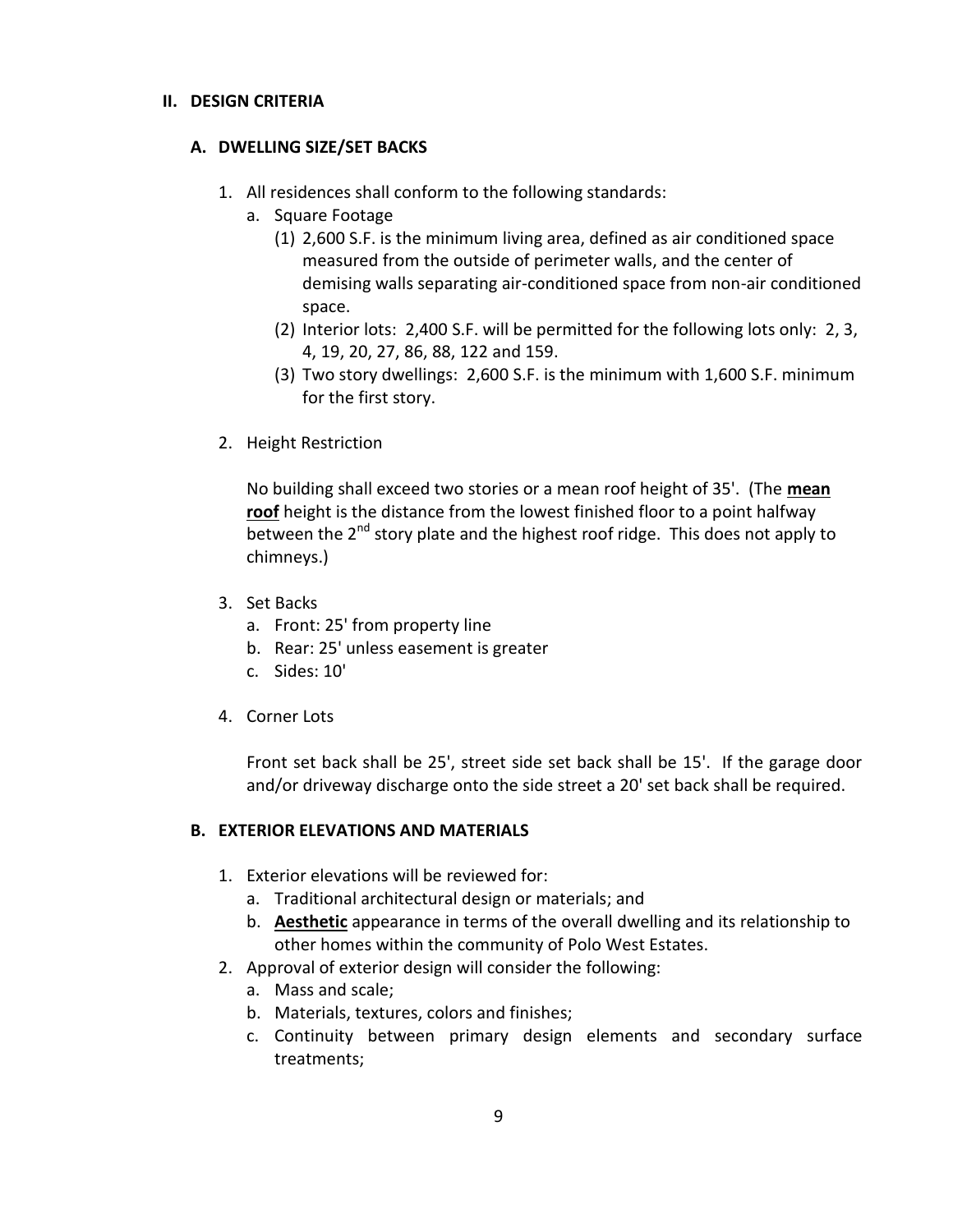- d. Placement of windows, doors and openings;
- e. Vertical and horizontal lines;
- f. Roof pitches; and
- g. Other considerations as deemed applicable by the ARB.

Designs employing traditional materials are encouraged and will be judged on their own merits. Preferred exterior materials include: natural stone, brick or concrete block with approved stucco treatment. Simulated stone or brick from natural materials shall be considered on a case-by-case basis.

Window frames may be metal or vinyl clad wood in compatible colors. All exterior doors and windows not within screened areas **must** have stucco banding on all sides.

The following are **not** approved for construction:

- 1. Decorative or plain concrete block, metal, plastic or asphalt siding, logs, certain imitation stone/brick, fiberglass garage doors.
- 2. Exterior colors will not be permitted that, in the opinion of the ARB, would be inharmonious or discordant in Polo West Estates.

## **C. ROOF PITCH/ROOFING MATERIALS**

- 1. The minimum roof pitch shall be 6:12; however, higher pitches are preferred.
- 2. Roof overhang must be 24".
- 3. Flat roofs and tar and gravel surfaces are prohibited.
- 4. All roof stacks and flashings shall be painted to match the approved roof colors. Chimney caps should match wall color.
- 5. The only approved roofing materials in Polo West Estates are Slate, Spanish barrel tile, Spanish "S" tile, concrete flat tile and metal in the form of tile.
- 6. Roof variations may be permitted if aesthetically compatible with the overall architectural features of the proposed building. Individual treatments shall be one of the factors considered by the ARB.

## **D. GARAGES**

All homes in Polo West Estates shall have a minimum of a two-car garage and a maximum of a four-car garage; minimum size shall be twenty feet by twenty feet inside wall to wall. Minimum required garage space may not be converted to "living" space. All garages must be side entry, no rear or front entry garages are permitted. Pre-wiring for electric garage door openers is required. Overhead garage doors shall be 8' minimum for individual doors or 16' for a single 2-car door.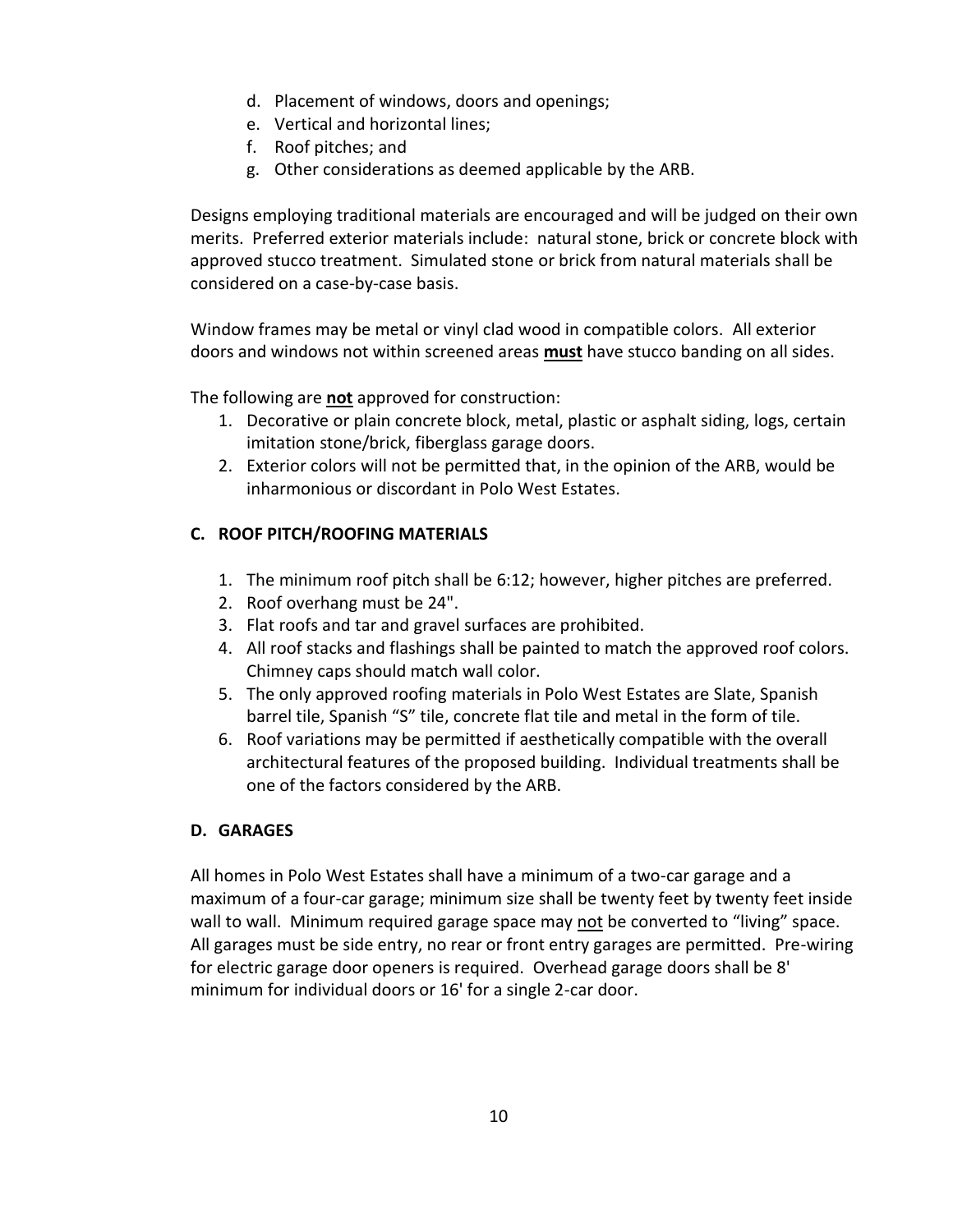## **E. DRIVEWAYS**

All driveways in Polo West Estates shall be finished pattern concrete, Bomanite, brick pavers, or other stone finish approved in advance by the ARB. No blacktop or plain gray concrete is permitted. Driveways shall be a minimum of sixteen feet wide at garage entry. No curbside parking areas may be created by extending any portion of the street pavement. Two (2) off street parking spaces are required. Driveways should be five feet from the side property line.

#### **F. EXTERIOR LIGHTING**

No exterior lights shall be permitted which would create a nuisance to the adjoining lots. Floodlights/motion detectors should be aimed down to avoid shining into neighbor's windows.

#### **G. SIDEWALKS**

Sidewalks shall be built in accordance with all Deed Restrictions and Village/County requirements. Sidewalks shall follow grade at top of curb unless otherwise approved by the ARB.

#### **H. WALKWAYS**

Walkways within the property must be decorative, preferably matching the driveway or entry material. Plain gray concrete is not acceptable.

#### **I. SWIMMING POOLS**

Swimming pools, pool decks, screen enclosures or patio/decks setbacks vary. Please review the pool set back diagrams in the addendum to this manual. The elevation of the top of any swimming pool may not be over two feet above the natural grade. Above ground pools are not permitted. Swimming pools are to be located in the rear of the residence; pools shall be allowed on the side of homes on corner lots, provided they are landscaped to screen from street view. All pools must be completely enclosed by screen or fence. Atrium pools are allowed.

#### **J. POOL ENCLOSURES**

Pool and patio super structure finishes shall be bronze tone, black or white, or the color of the window frames of the structure. Screens shall be either gray or charcoal. All screens on any one structure shall be the same color. Mansard, dome, ridge or similar types of raised roof treatments are required for pool screen enclosures. Flat roofed screen enclosures are not permitted. However small segments of flat area are subject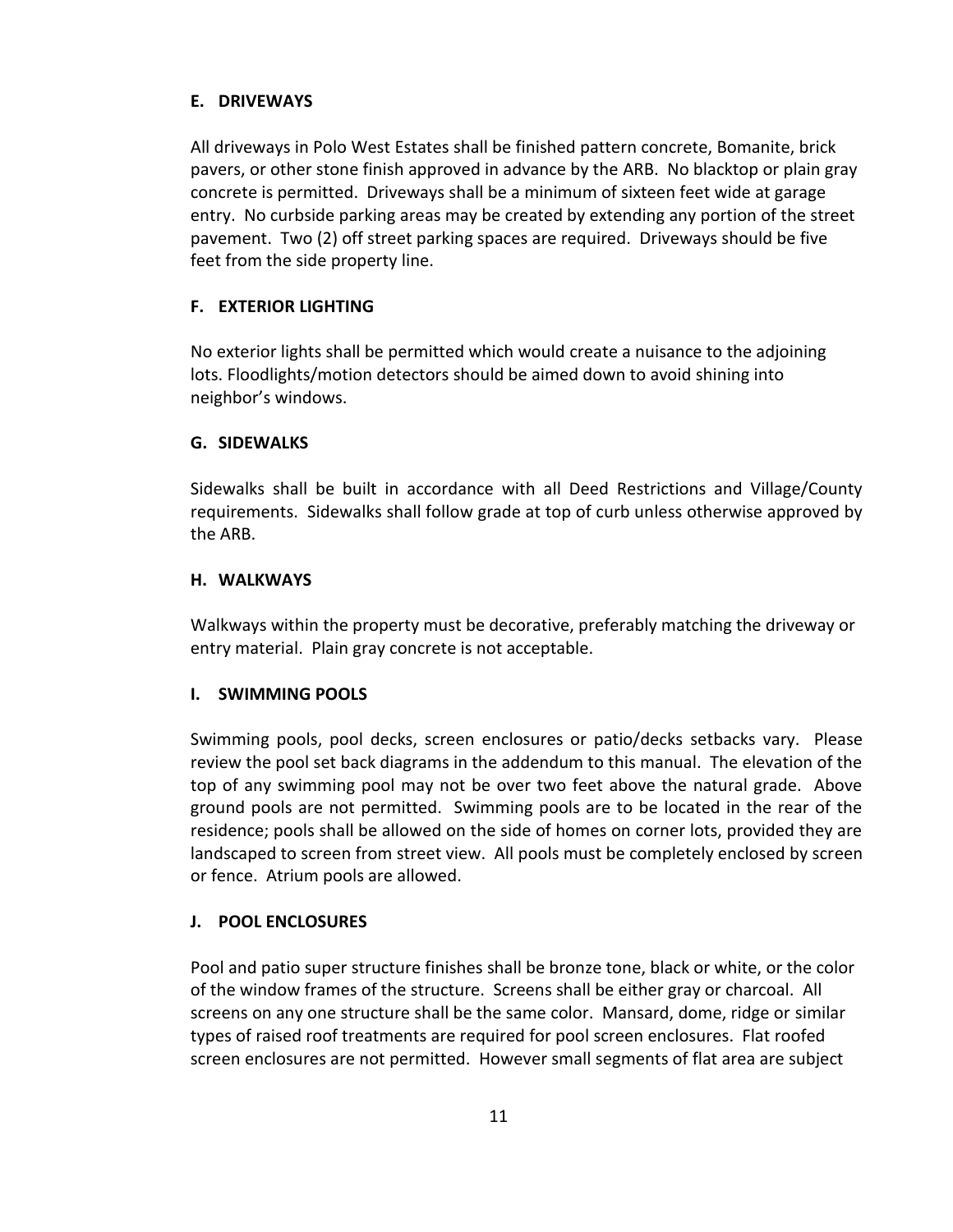to approval if they are necessary and aesthetically acceptable. Five foot aluminum picket fences may be used instead of screens. (See fence section.)

## **K. HURRICANE SHUTTERS, AWNINGS, AND CANOPIES**

Decorative, non-operative shutters are permitted as an accent feature to homes in Polo west estates; size, quantity, design and color of these shutters must be submitted to the ARB for approval prior to installation. Awnings, canopies and shutters are not permitted, unless approved by the ARB. Storm shutters, storm panels and storm rollups shall meet the following design standards:

- 1. Permanently installed shutters
	- a. Shutters shall be painted to match either the principal color or the trim color of the structure to which they are attached.
	- b. Permanently installed hardware for storm panels and storm rollups shall be painted to match the principal color or the trim color of the structure to which it is attached, according to which will make such hardware the least noticeable.
	- c. No permanently installed plywood panels are permitted.
- 2. Permanent storm shutters and panels which are not permanently installed shall meet the following utilization standards:
	- a. They may be put in place or closed not more than seventy-two (72) hours before and seventy-two (72) hours after a storm event;
	- b. They may be put in place or closed for two (2) periods of up to fifteen (15) days each between June 1 and November 30 (the hurricane season) when the owner is absent.

## **L. FENCES**

In addition to golf course, canal and lake setback minimums reflected in the Articles of Incorporation, effective March 15, 1997, all future fence requests will adhere to the following criteria:

- 1. Must be aluminum picket with maximum height of five (5) feet.
- 2. Must be setback at least three (3) feet from property lines and fifteen (15) feet from front corner of house.
- 3. Must be landscaped on outside with hedge material.
- 4. Must be white, bronze, green or black.

Existing fences not meeting these criteria must be replaced with aluminum fencing when greater than fifty (50) percent of the existing fence is in need of repair/replacement.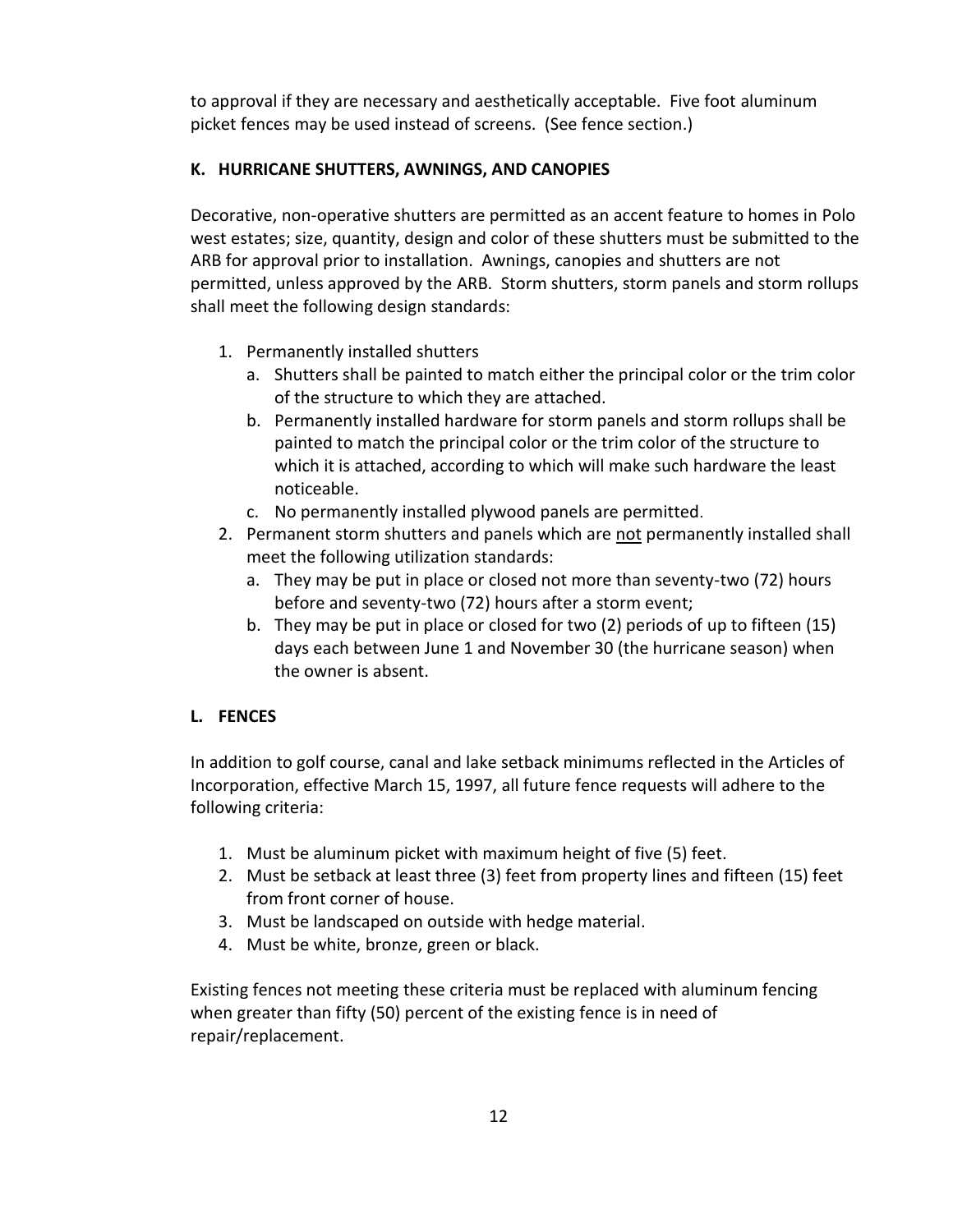If you are installing a fence and neighbor(s) already have an existing fence meeting the above listed criteria, then you may ask the ARB committee for an exception to the rule of fences being three (3) feet from the property line to avoid a six (6) foot void between properties.

#### **M. MAILBOXES**

**Standard mailboxes are required by all PWE residents.** The only approved mailbox is a one piece cast aluminum purchased from *Nostalgic Lamppost Plus* in Venice, Florida in the color of Verde green. Each resident is responsible for the upkeep and repair of their mailbox. We try to keep a spare in our guardhouse in case one is damaged and when used the homeowner will be billed for the cost of the replacement. No newspaper boxes or other attachments, decorations, advertisements, etc. are permitted. Plants around the base of the mailbox shall be maintained at a height not to exceed twelve inches from the bottom of the box as required by U.S. Post Office.

#### **N. UTILITIES/ACCESSORY STRUCTURES AND ATTACHMENTS**

- 1. Temporary or permanent accessory structures, such as greenhouses, tree houses, playhouses, tool sheds, doghouses, shall not be permitted unless prior written approval of the ARB is obtained.
- 2. All permanent playground equipment, including swing sets and basketball backboards, may not be installed without prior written approval of the ARB.
- 3. The location of all satellite dishes and antennas shall be submitted to the ARB prior to installation. All obtrusive antennas and satellite dishes must be screened from view by adequate landscaping. The placement of all antennas or satellite dishes will be reviewed on a case-by-case basis.
- 4. A flagpole for display of the American flag only shall be permitted, subject to ARB approval of the size, placement, color, finish and design. No flagpole shall be used as an antenna.
- 5. Gutters must match color where they are being attached. (Trim or wall)
- 6. Solar panels will be reviewed on a case-by-case basis.
- 7. Clotheslines shall not be allowed.
- 8. All applicants shall be responsible for all utility services from the point of utility company connections underground to the applicant's home. All utilities shall be underground except temporary electrical service for homes under construction. Utility meters and related conduits shall be located on side or rear walls and conduits shall be painted to match wall or trim color. Transformers and other mechanical equipment/gear shall be completely screened from streets, adjacent properties, lake, canals or golf courses by walls, fences, or hedges approved by ARB.
- 9. Mechanical equipment shall be installed inside a building, underground or above ground in a side or rear set back. If above ground, equipment shall be no closer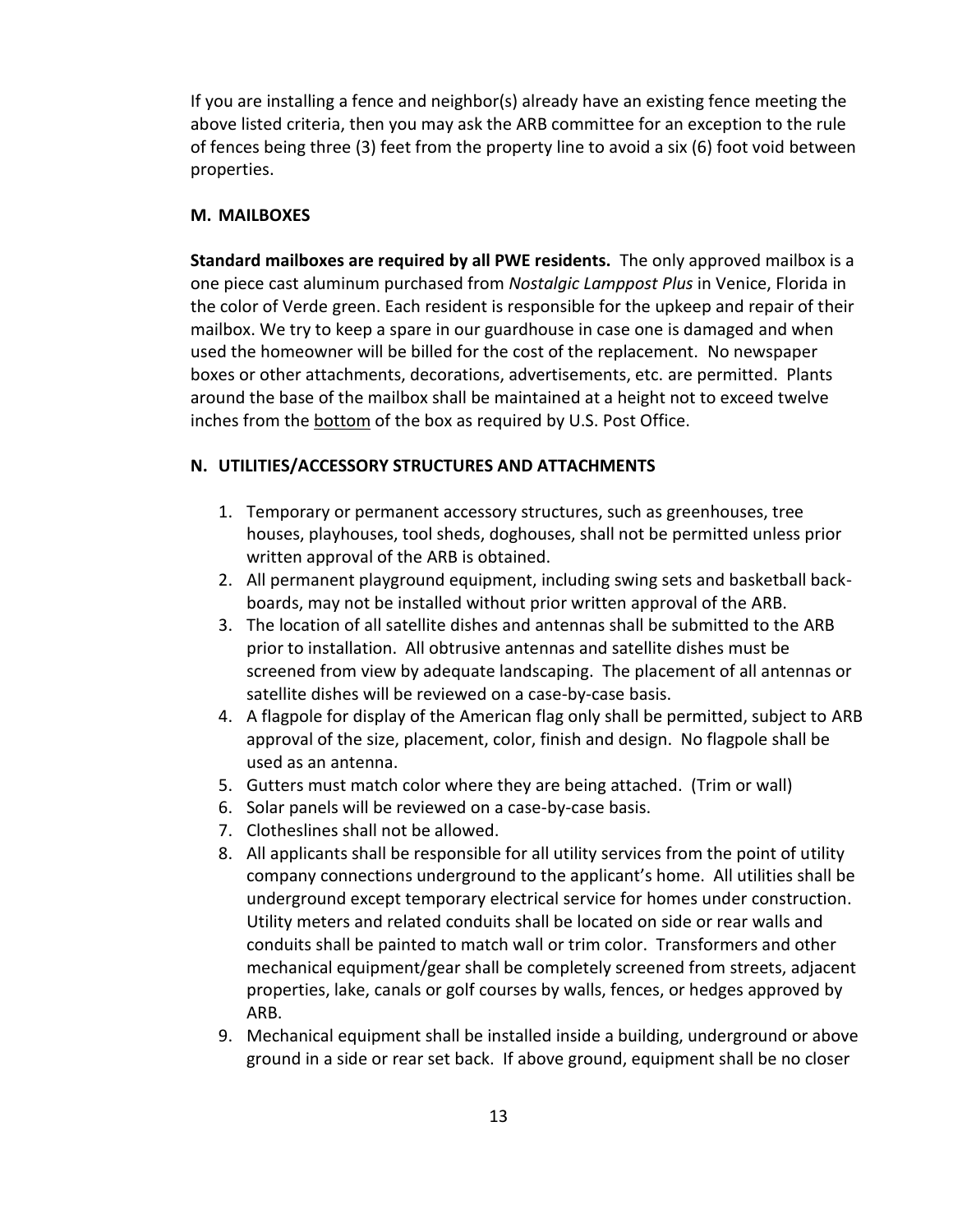than five feet to the facade of the structure. Transformers and other mechanical equipment/gear shall be completely screened from streets, adjacent properties, lake, canals or golf course by walls, fences or hedges approved by the ARB.

- 10. No window or wall air conditioning units will be permitted.
- 11. Each home shall be pre-wired for telephone, cable T.V. and a burglar/fire alarm system.
- 12. Garbage disposals are required under kitchen sinks.

## **O. BASKETBALL BACKBOARDS** (Village of Wellington Rules)

Permanently installed basketball backboards and hoops shall be subject to the following regulations:

- 1. Backboards and hoops may be mounted only on a freestanding pole in a front or side yard.
- 2. Backboards and hoops shall not be mounted on a wall or roof of a building.
- 3. Backboards and hoops shall be located no closer than fifteen (15) feet to the front property line and three (3) feet from the side property line.
- 4. Backboards shall be mounted perpendicular to the front property line.
- 5. Backboards and the poles on which they are mounted shall not exceed fourteen (14) feet in height measured from the grade level at the point on the front property line nearest to the pole.
- 6. Freestanding poles and backboards shall not be painted or otherwise modified from the original manufactured finish or structure.
- 7. Portable units are permitted under the same rules as above or provided they are removed and stored indoors when not in use.
- 8. Portable or removable units should be stored indoors during hurricane alerts.
- **P. DOCKS** (Village of Wellington Rules)

Docks may be erected subject to the following regulations:

- 1. Docks may extend up to six (6) feet over the surface of the water from the water's edge of a lake.
- 2. Docks may extend up to three (3) feet over the surface of the water from the water's edge of a canal.
- 3. Docks that extend over the surface of a canal shall be cantilevered from supports totally located on dry land above the mean high water line and no pilings or other supports shall be permitted in the water.
- 4. The top of the horizontal dock surface shall be no higher than two (2) feet above the mean high water level.
- 5. Docks shall not be located closer to a side lot line than the required side yard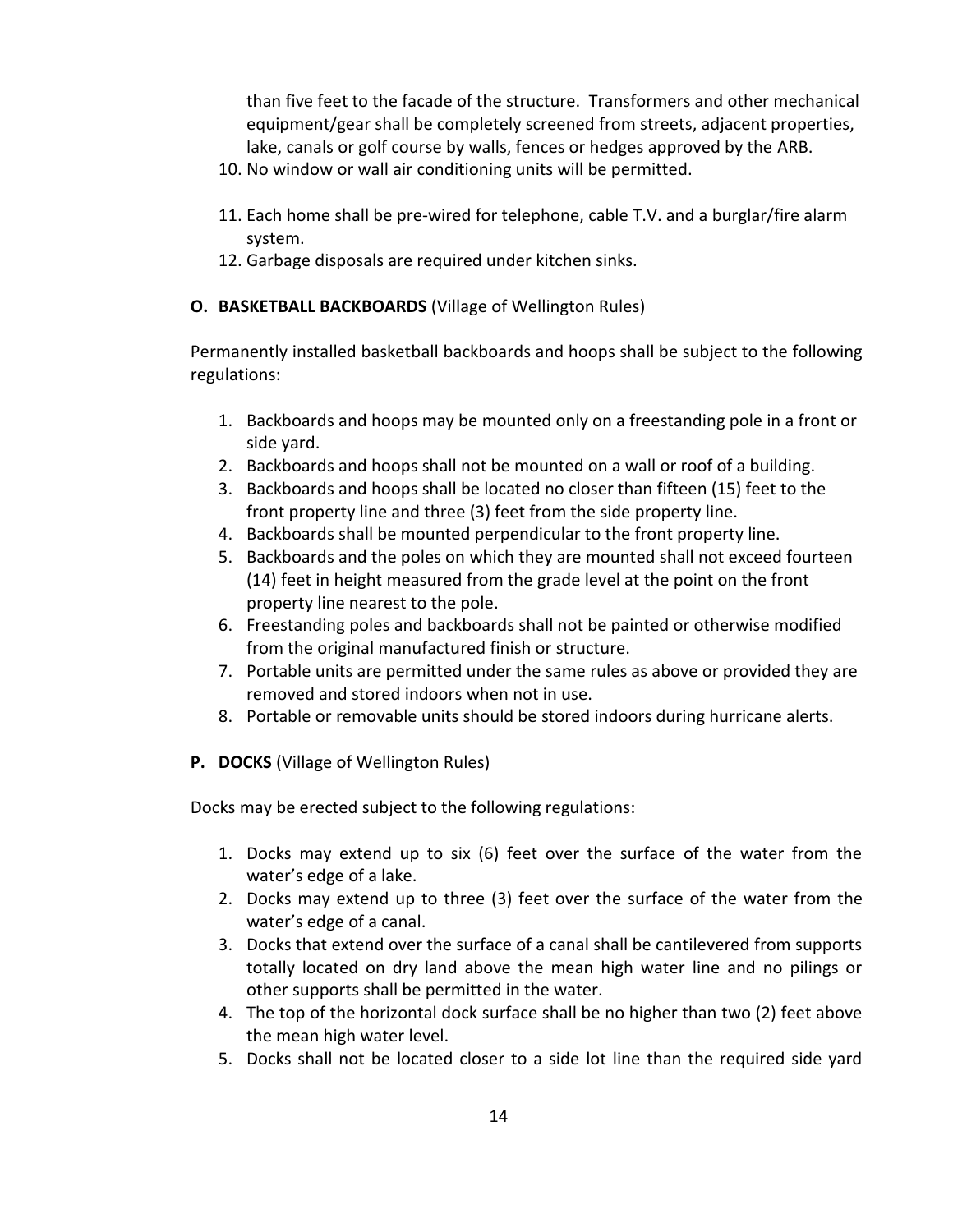setback for the principal building.

- 6. Docks may be constructed of wood or other materials approved by resolution of the Architectural Review Committee.
- 7. Permits to construct docks shall be issued by the Village conditioned upon the applicant obtaining any approvals required by other governmental agencies.
- 8. Some landscaping may be required.

## **Q. CONSTRUCTION INSPECTIONS**

Periodic inspections may be made by the ARB while construction is in progress to determine compliance with the approved Design Documents. The Association is empowered to enforce its policy, as set forth in the Declaration and this Manual, by any action, including an action in a court of law to insure compliance.

## **R. CONSTRUCTION CHANGES**

All construction must be completed in accordance with the Application and Design Documents **as approved**. Exterior changes to the subject property during or after construction shall receive approval of the ARB prior to the change being implemented.

## **III. LANDSCAPING STANDARDS AND CRITERIA**

## **A. LANDSCAPE OBJECTIVE**

The landscape objective for Polo West estates individual homes is to enhance the architectural features of the home by creating a balance of vegetation and concrete. Trees are used for shade, for visual effect, for privacy and/or as focal points. Shrubs, ground cover and perennials define space and views, provide color, texture, shape and help complete a well-planned composition that will be attractive now and in the future. Large masses of plant materials that do not require constant pruning will not only reduce maintenance, cost and landfill needs, but will be less likely to need early replacement or to lead to the overgrown "jungle" look which results from selecting plants which quickly outgrow the areas in which they are planted.

Consider the mature size when selecting plants to be placed in front of windows, doorways or in planters. Trees and large shrubs should not be planted too close to the sidewalks, driveway, and house or property lines. Consider their mature canopy, height, and proximity to other plants before selecting a planting location. Avoid planting trees in drainage easements or over utility, sewer and water lines.

The use of two or three gallon ground covers (instead of one gallon) and five or seven gallon shrubs (instead of three gallon) with larger spacing are encouraged. This will reduce the total number of plants required, but it will also give a more "finished" look to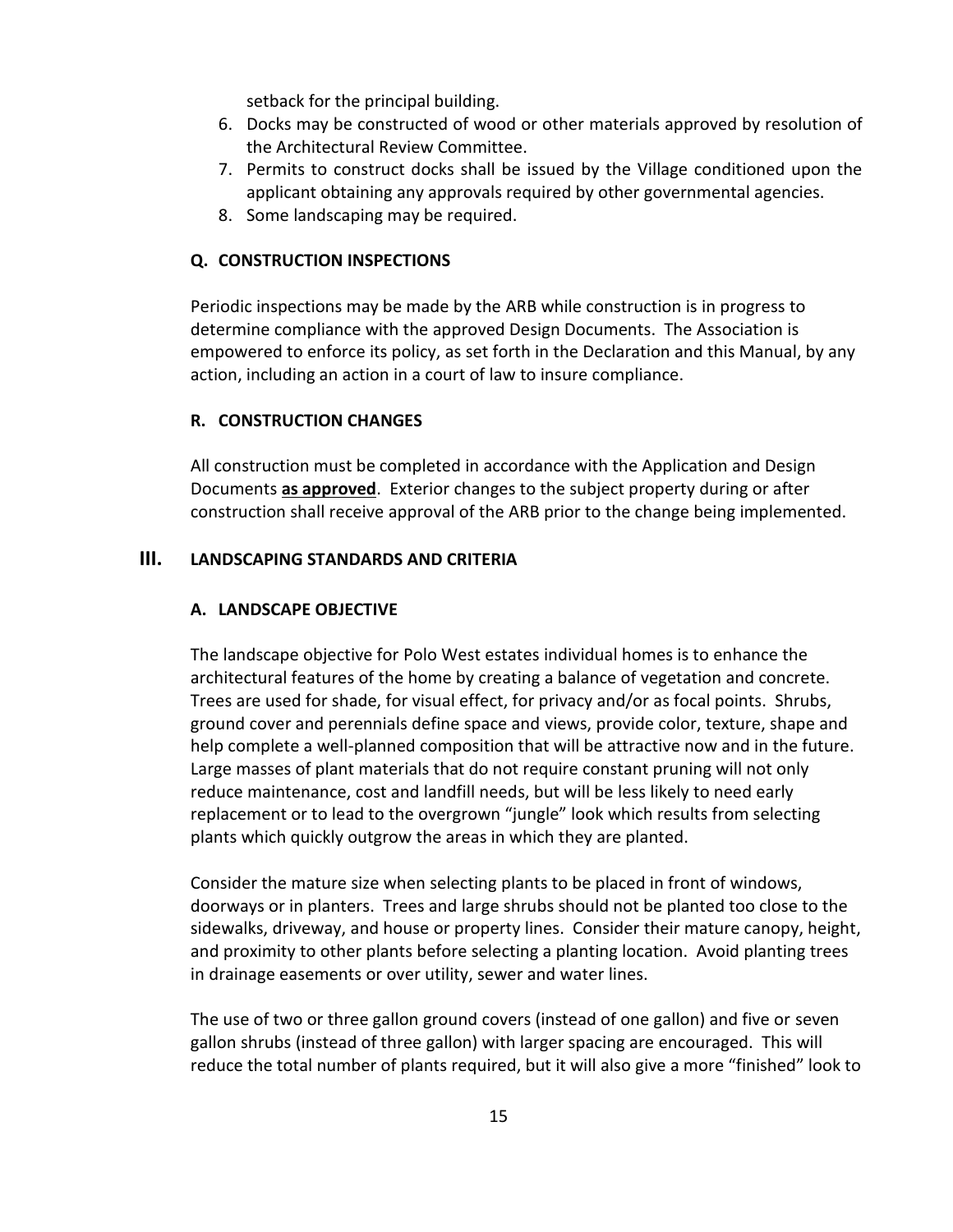new construction and will avoid the common problem of overcrowding which often results from planting smaller sized plants too close together to achieve a fuller look. Only low growing shrubs or ground cover should be used along driveways and walkways.

Just as your home was designed to create a certain, individual look, the landscape framing it should be uniquely suited to your home's design. This manual does **not** contain a list of "recommended" plants and trees, for the choices are nearly endless. The limitations are for environmental concerns, safety, or because of lot size or inherent problems.

#### **B. LAKE, CANAL AND GOLF LOTS**

Landscape choices for homes backing onto the lake, canals or the golf course should properly balance privacy **while not blocking** views for you or your adjacent neighbors. At the same time, the view of the home from the lake, canal or golf course should be attractive. Well-managed shrubs around the pool screen or fence (maximum 5') with some pool deck/patio plantings will be helpful in achieving this. Shade trees and large shrubs or accent plants should be kept out of the rear minimum setback area. Tall palms may be allowed. Plantings in easement and maintenance areas may also require approval from the agency involved and may be removed without permission or compensation by the agency with the easement/right of way.

#### **C. LANDSCAPING**

- 1. The **minimum** landscape budget for a lot shall be \$10,000.00 (ten thousand dollars) excluding sod and irrigation.
- 2. All plants and trees must be Florida grade #1 or Florida Fancy.
- 3. Sod shall be St. Augustine/Floratam, or a comparable type sod to be approved on a case by case basis.
- 4. All lots, including easements and rights of way, shall be irrigated and sodded to the edge of the street, canal, lake or golf course.
- 5. Seventy-five percent (75%) of all required landscaping shall be located between the front building line(s) and a point on either side of the lot approximately onehalf the distance between the front and back property lines. Corner lots will be considered to have two front property lines.
- 6. All lots must be sodded and landscaped prior to obtaining a certificate of occupancy.
- 7. All ground surfaces must be covered with turf, ground cover or mulch. Mulch must be a minimum of three (3) inches deep and is limited to planting beds only.
- 8. All air conditioning, irrigation, and pool equipment must be hedged to screen them from street and neighbors' view. Cable, telephone and FPL transformers must also be screened. FPL transformers shall be screened on three sides,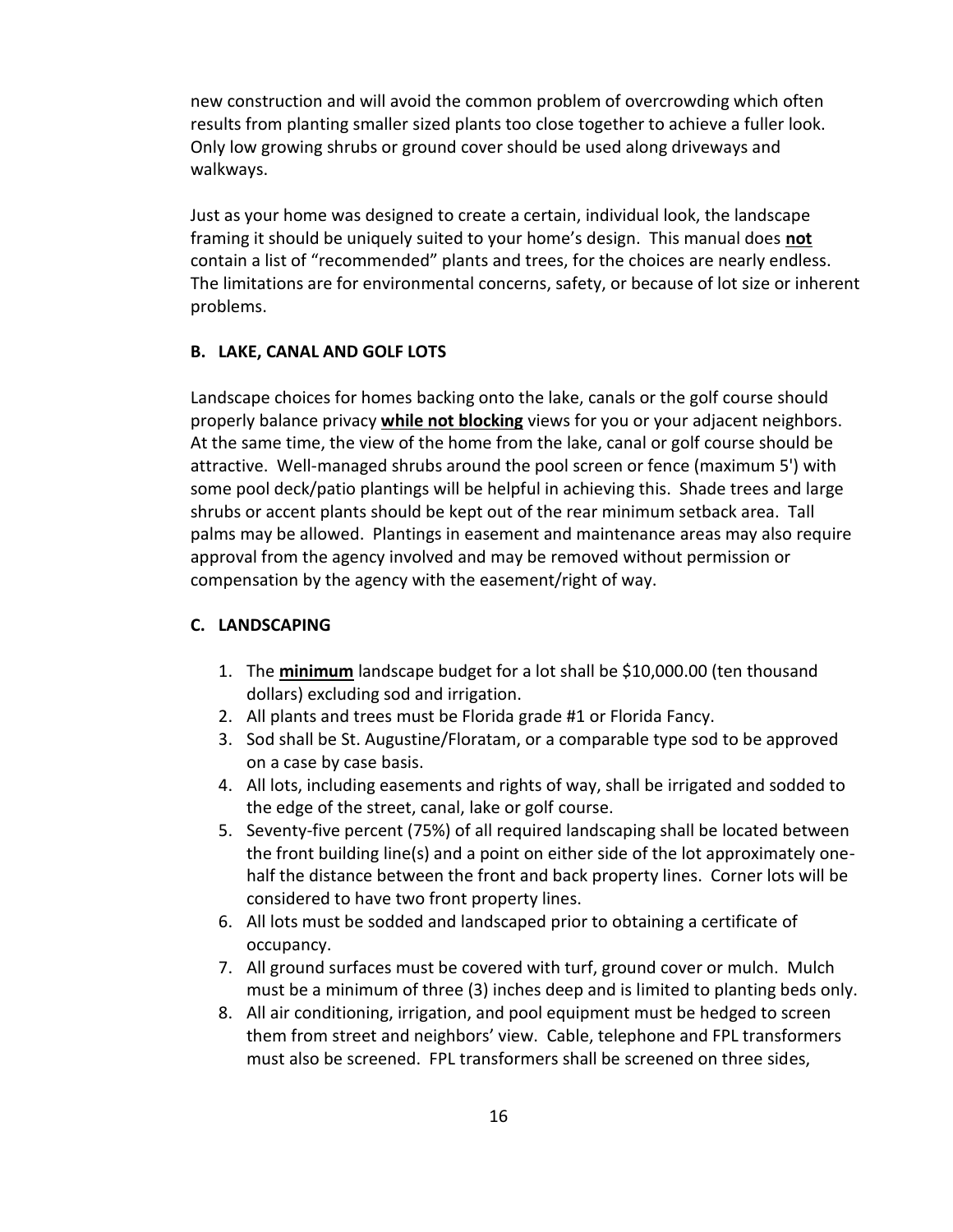leaving the **access** panel (front) open.

- 9. If trash containers are to be left outside, a wall or hedge wall must be provided to screen them from view as in #8 above.
- 10. All playground equipment must be approved and landscaped.
- 11. Construction debris (concrete, roof tile, pavers, wood, trash, etc.) Shall be removed from planting areas and replaced with clean top soil.
- 12. All landscaping must be completed according to approved plans. Any changes or additional landscaping must be submitted for approval of the ARB **prior** to installation.
- 13. All plants must be identified on the landscape plan by their proper botanical names.
- 14. Please refer to ARB Submission Standards for landscape plan requirements.
- 15. After the C.O. is issued, further additions or future renovations must obtain ARB approval prior to installation. (The Village of Wellington may also require such approval.)
- 16. Call 1-800-432-4770 to have utilities marked before removing/planting trees, shrubs, etc. Call two (2) business days in advance 8:00 AM to 5:00 PM, Monday - Friday.

## **D. SPECIFIC VEGETATION REQUIREMENTS**

- 1. Trees total of 15 minimum per lot.
	- a. Six shade trees at least 12' in height, minimum diameter 4" at 4 ½ feet above grade, minimum canopy 7', measured at 3 points from trunk to outer edge of canopy. In general, a limit of two large (at mature growth 40' or more) trees per lot. Small to medium trees mature height 20' - 35' are suggested.
	- b. Remaining 9 trees may be palms, shade trees as above, or any combination. Palms which at mature height are 20' to 40' and width 20' or less shall be 12' overall with a minimum of 8' clear trunks.
	- c. Lots not on cul-de-sacs may be required to add 1-3 trees in the swale area to enhance planned streetscapes.
	- d. Larger palms (Majesty, date palms) which may attain a width of 25'-50' may be used **if** the space in which they are planted can accommodate their mature size. Planting size 12' OA. Tall palms (royal, coconut, cabbage) should be 12' OA with a diameter of 8" at 4' above grade. Queen palms, if used, limit of 5 toward tree count, must be 16' OA and 8" diameter at 4 1/2' above grade with 8' clear trunk..
	- e. All trees and palms shall be staked or guyed without damaging or penetrating trunk or root ball.
	- f. Plantings around tree bases are generally not recommended for at least the first year.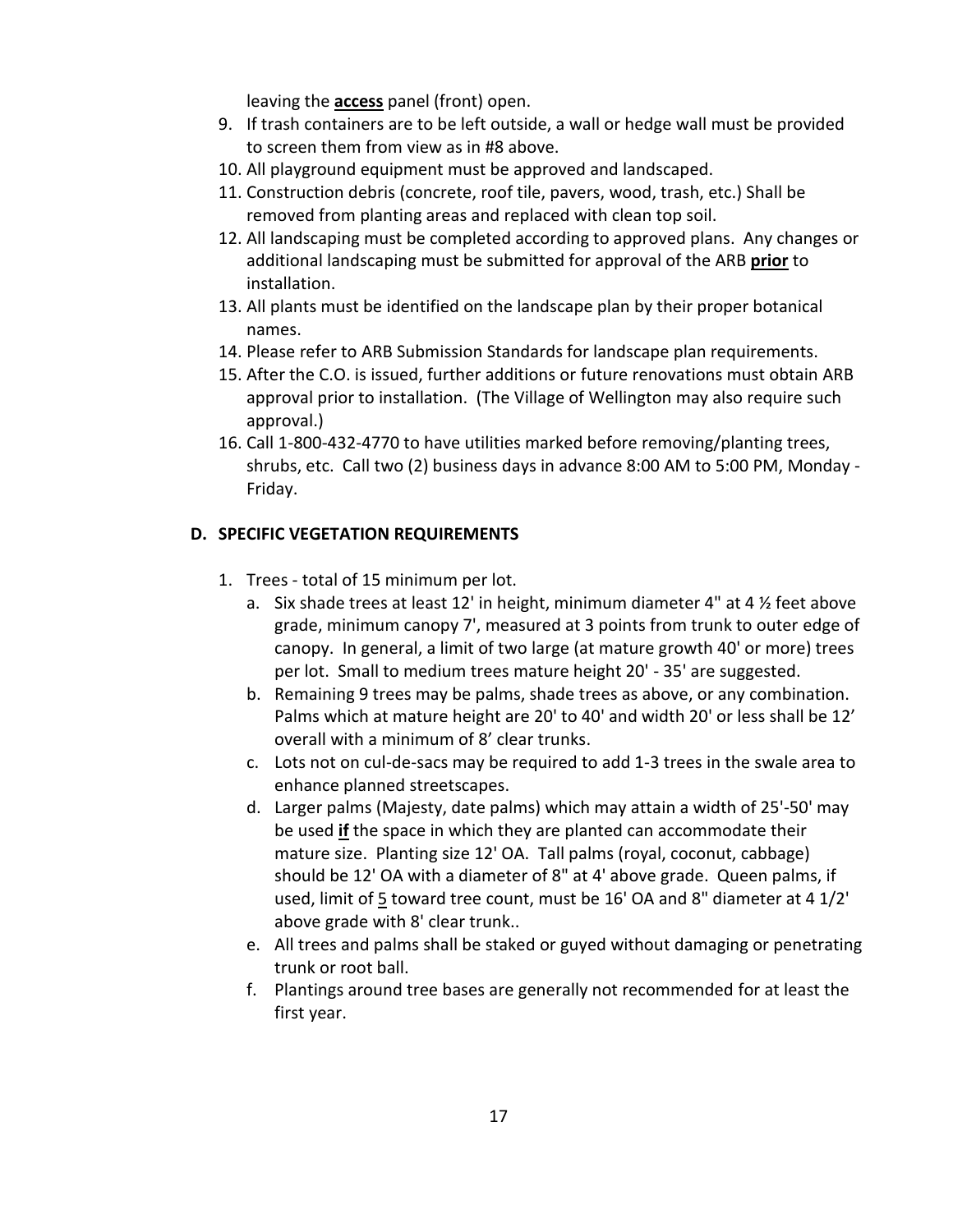- 2. Accent Plants
	- a. Six seven to ten gallon accent plants.
	- b. Four fifteen gallon accent plants.
- 3. Shrubs and other perennials
	- a. Two hundred three gallon plants (excluding hedges).
	- b. Shrubs for hedging must be at least three gallons, but five to seven gallons are preferable.
	- c. One or two gallon edging type plants as many as needed.
	- d. Annuals may be used, but they do **not** count in the above minimums.
	- e. Plantings around mailboxes, if any, should be limited to edging types or low growing plants which will not grow higher than 12" below the box. Vines should not be used.
	- f. Hedging along property lines should be planted 2  $\frac{1}{2}$ -3 feet in from the line. (More, if mature size of plants requires it.) Such hedges should generally be maintained at 8' or less (3'-4' along lake, canals, and golf course). If such hedges are for privacy care must be taken that the hedge does **not** create a nuisance for the neighboring property owner. Maintaining both sides of the hedge from your property should be a major consideration.
	- g. Ficus hedges are no longer recommended because of their invasive root system.
- 4. Poisonous Vegetation

Many beautiful plants (e.g. oleander) and trees (e.g. Pongam) contain noxious leaves, flowers or seeds. These are not prohibited, however if such plants are being used, the landscape architect/licensed nursery man should note this and have the homeowners' approval before including them on their plan (See addendum).

5. Prohibited Vegetation

All plants and trees which are prohibited by the state, county and/or The Village of Wellington also apply to PWE. This list is updated regularly. Many trees and plants found in PWE at this time are now on the prohibited list for new installation/replacement. It is imperative that changes/additions be checked with the ARB before installation. (Current prohibited list is contained in the addendum.)

## **E. IRRIGATION**

- 1. Irrigation systems should be designed **after** the landscape plan is finalized.
- 2. Bubblers should be provided for all trees.
- 3. Pop-ups must be used in all lawn areas.
- 4. Care should be taken to avoid spraying the house which might cause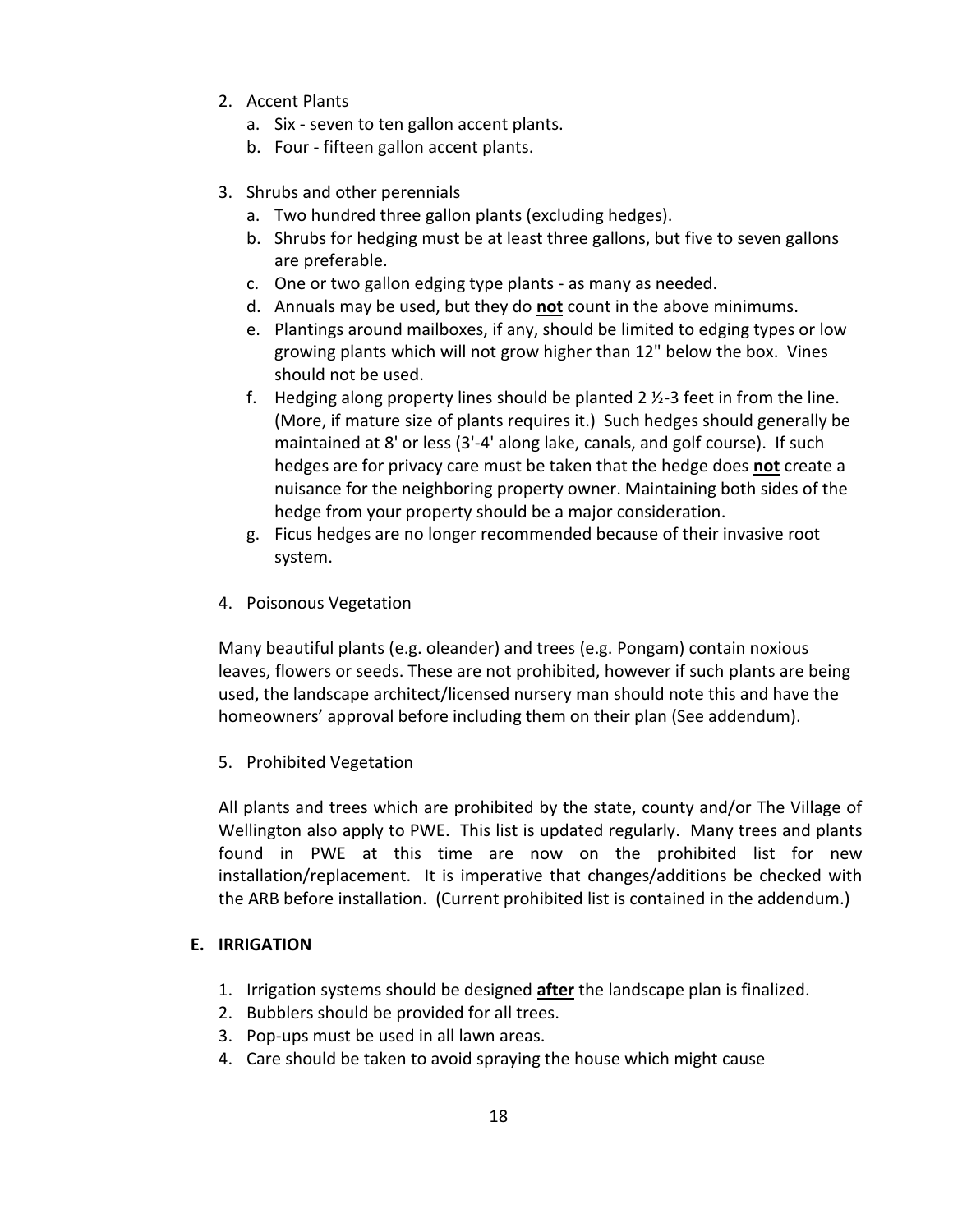discoloration to the exterior.

- 5. Zones should be designed to meet the specific needs of the areas served (i.e., lawn, xeriscape areas, trees, etc.).
- 6. Water wells for irrigation are permitted. Pumps for water from the lake or canals may be installed. In both cases it shall be the owner's responsibility to use whatever means necessary to prevent "stains" from either source. A filter system may be required.
- 7. Sprinklers may **not** be used between 9:00 AM and 5:00 PM.
- 8. Sodded and landscaped areas must be maintained in a healthy condition at all times.

## **F. MAINTAINING THE LANDSCAPE**

Once installed, all vegetation will require a regular schedule for fertilizers, pest and fungus inhibitors, weeding, trimming and root pruning. An experienced landscape service should be able to recognize diseases and other problems before they cause serious damage. PWE residents are expected to adhere to these high standards of maintenance.

## **G. NON-PLANT MATERIAL**

All site furniture, statuary, fountains, urns, decorative rocks, lighting, bird baths and other non-plant items must be identified and specifically located on the landscape plans. All such items are subject to approval.

**APPROVAL BY THE ARB** is generally required before you plant, remove, replace any tree, hedge or change your original **approved** landscaping. Check with the property manager to see what, if any, permits/approvals are needed from PWE, FWI and/or the Village.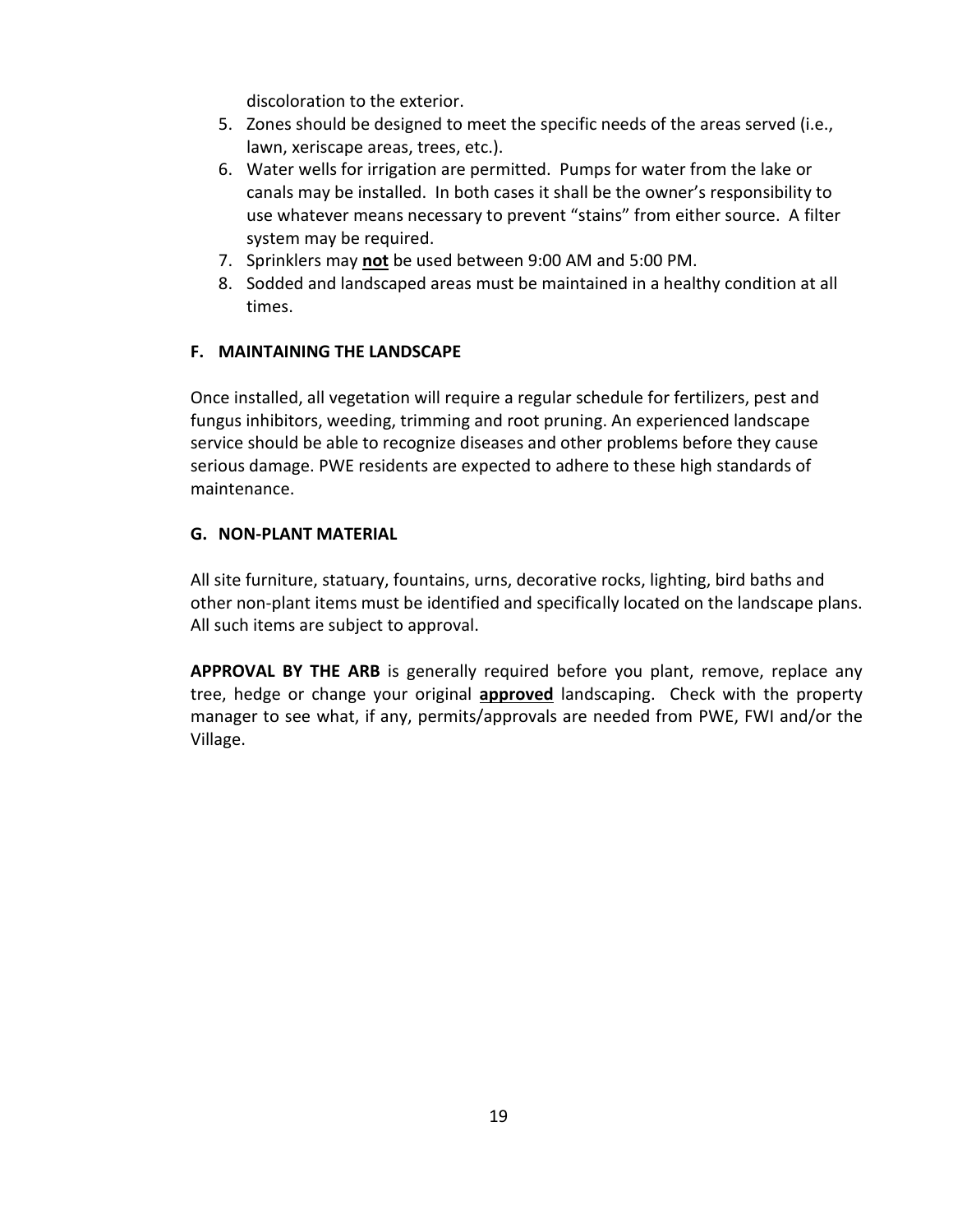#### **IV. SUBMISSION STANDARDS**

#### **A. BUILDER REQUIREMENTS**

Builders and/or owners are strongly encouraged to meet, in person, with the ARB prior to the commencement of construction. The purpose of the meetings is described herein below:

Meeting #1: An introductory meeting for ARB to meet the builder. We would also encourage the homeowner to attend this meeting. The ARB will issue an ARB Submission Standards package to the builder for use as a guide in planning the new home and preparing the ARB submittal documents. The builder/owner will be required to sign for the documents.

Meeting #2: A meeting for builder to submit the required ARB submittal documents to the Board and to ask any questions concerning the review process.

## **B. SUBMITTAL REQUIREMENTS**

- 1. Builders shall be advised, plans **not** in compliance with the minimum standards set forth for ARB review, can be automatically rejected pending compliance.
- 2. Surveys shall be prepared, signed and sealed by a registered land surveyor. House plans shall be prepared, signed and sealed by a registered architect or certified residential design professional. Plans may be marked, "PRELIMINARY NOT FOR CONSTRUCTION", if so desired, by the design professional providing the seal and signature.
- 3. Landscape plans shall be prepared by a registered landscape architect or licensed nurseryman.
- 4. Changes after ARB approval shall be resubmitted to the ARB for review. No changes shall be implemented without written approval from the ARB.
- 5. Failure to comply with the rules and regulations contained herein can result in forfeiture of part or all of the construction deposit funds at the discretion of the ARB.
- 6. The ARB reserves the right to update the rules and regulations at any time without prior notice. Approvals given prior to updates taking effect shall not be affected unless construction time exceeds limit.
- 7. In the event of a disputed decision, the builder may appeal, in person, to the ARB by making an appointment to be heard at a regularly scheduled ARB meeting.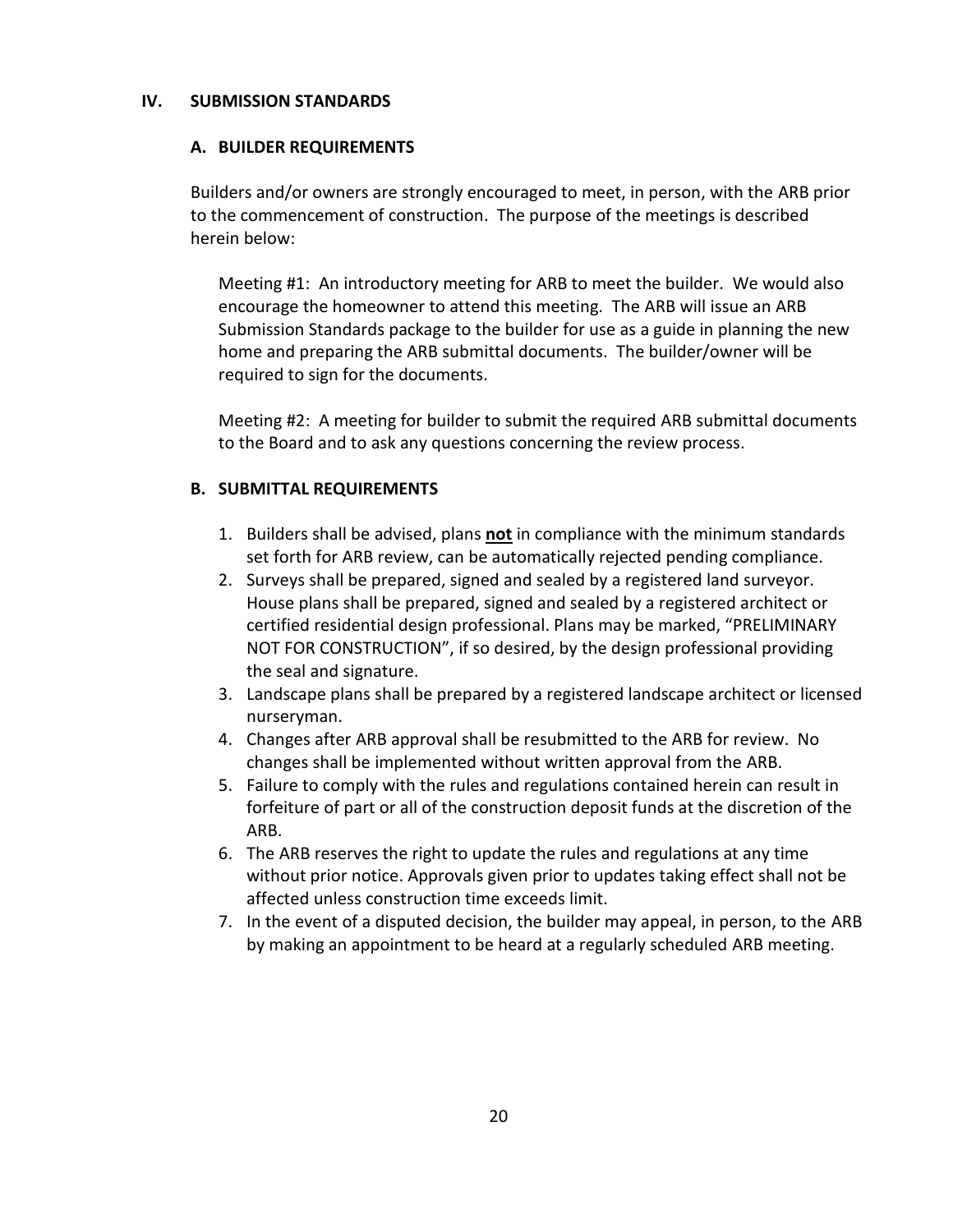## **C. PLANNING DOCUMENTATION REQUIREMENTS**

- 1. Survey
	- a. Minimum scale: 1" = 20.00'
	- b. Title block including name of firm, address, telephone number and initials of preparer
	- c. Legal description
	- d. North arrow
	- e. Elevations at crown of road in line with side property lines
	- f. Locations of any existing above ground utility equipment
	- g. All other accepted industry standards for single lot surveys
- 2. Site Plan
	- a. Minimum scale: 1/8" = 1.00'
	- b. Title block
	- c. Property lines indicated
	- d. Setback line indicated
	- e. Easement lines indicated
	- f. North arrow
	- g. Proposed grade elevations (one at each corner and one at the midpoint of each side property line)
	- h. Proposed finished floor elevation(s)
	- i. Indicate all structures including house, garage, any detached structures, pool, spa, screen enclosure, patio, deck, dock, driveway, walkway, privacy walls, mechanical equipment/pumps, fences and all other ancillary structures
	- j. Indicate surface finishes for driveways color, walkways, patios, decks and docks
	- k. Indicate proposed drainage direction arrows
- 3. Floor Plan
	- a. Minimum scale: 1/4" = 1.00'
	- b. Title block
	- c. Floor plan layout with all dimensions and labels
	- d. Square footage tabulation as follows:
		- (i) Conditioned area;
		- (ii) Garage area;
		- (iii) Covered entry area;
		- (iv) Covered patio area;
		- (v) Total area under roof (not including overhangs under 3.0');
		- (vi) List % of lot coverage: A ratio of total area under roof to total area of lot.
	- e. Indicate dotted line representing roof overhang
	- f. Typical Wall Section
		- (i) Minimum scale:  $3/4$ " =  $1.0$ "
		- (ii) Title block
		- (iii) Grade elevation (reference finished floor)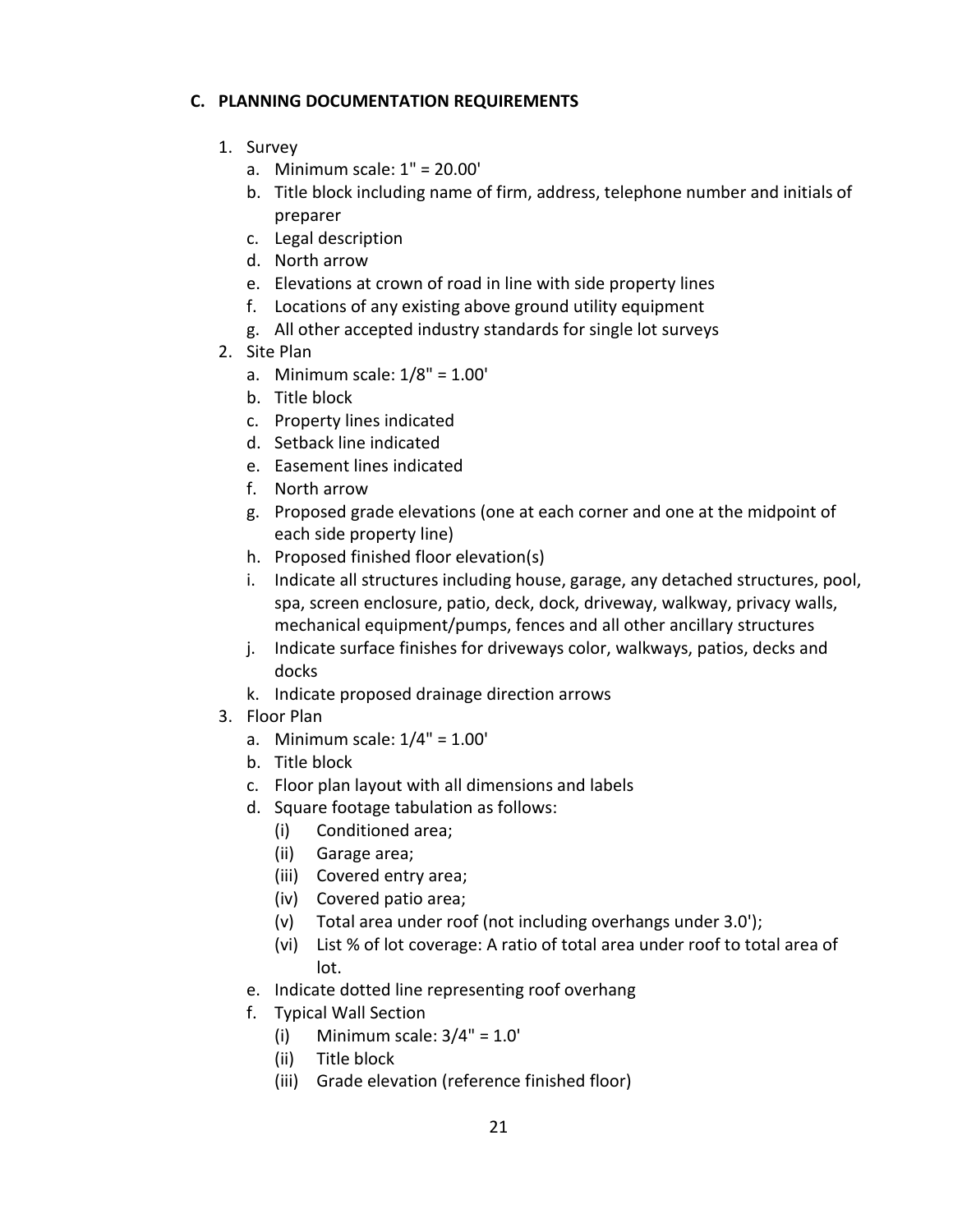- (iv) Footer and slab details
- (v) Wall component details
- (vi) Roof component details
- (vii) Soffit and fascia details
- (viii) Overhang (typical)
- (ix) Roof pitch
- (x) Materials shall be designated
- (xi) Windows, door, garage doors (type, material, finish, color)
- 4. Elevations
	- a. Minimum scale:  $1/4" = 1.0'$
	- b. Title block
	- c. Front, rear, right and left side elevations are required
	- d. All hidden elevations (such as inner courtyard walls)
	- e. Indicate wall, roof finish materials
	- f. Indicate trim, banding and fascia finishes and sizes
	- g. Indicate all plate/tie beam and finished floor elevations
	- h. Provide description of screen enclosure as follows:
		- (i) Wall heights
		- (ii) Roof canopy style (e.g., mansard, gable, hip, flat, etc.)
- 5. Landscape Plan
	- a. Minimum scale:  $1/8" = 1.0'$
	- b. Title block including name of firm, address, telephone number, and initials of preparer
	- c. Indicate all structures (main and ancillary)
	- d. Indicate all pools, spas, enclosures, patios, driveways and walkways
	- e. Indicate all mechanical equipment, pumps, and fences
	- f. Plant materials shall be called out by symbol and alpha/numeric tags with quantities listed for individual areas on each tag
	- g. Plant lists shall be included indicating material, size, spacing, quantity and grade
	- h. Trees shall be indicated with trunk and canopy diameters
	- i. Indicate easements, rights of way, exterior lighting, fountains/statuary, etc.

## **D. DETACHED ANCILLARY STRUCTURES**

Plans and shop drawings for detached ancillary structures such as gazebos, docks, etc. shall be submitted for review and meet the same standards as described above.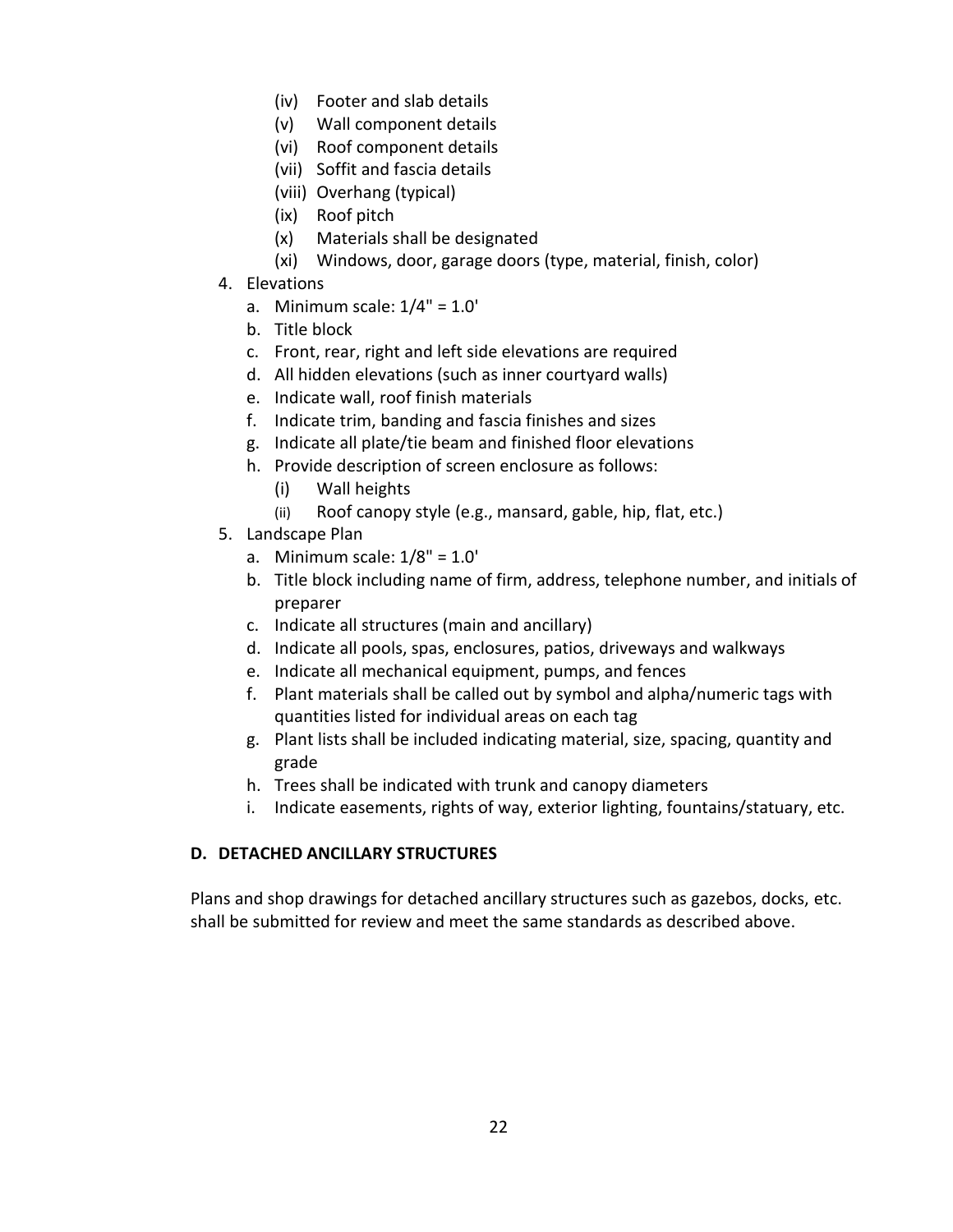## **E. CONSTRUCTION DAMAGE AND LANDSCAPING COMPLIANCE DEPOSIT**

- 1. All initial landscaping, construction and building exteriors require prior written approval of the Association's Architectural Review Committee. All changes in and/or additions to and/or deletions from approved landscaping or construction, require prior written approval by the Landscape and Maintenance Committee of the Board of Directors or the ARB. All landscaping must be maintained in accordance with the standards established by the Association's Architectural Review Committee.
- 2. The Association, through its Architectural Review Committee, shall have the right to require a Construction Damage and Landscape Compliance Deposit of not less than \$5,000.00, from any and all lot owners and/or contractors for any new, additions, or remodeling construction which requires a building permit from the appropriate governmental authority, including the Village of Wellington. Notwithstanding the foregoing, the Association shall have the right, at it discretion, to require a Construction Damage and Landscaping Compliance Deposit of not less than \$3,000.00 for the construction or remodeling of any accessory structures, i.e. a pool or gazebo, and/or minor additions and improvements to an existing home.
- 3. In addition to all other remedies that might be available to the Association, and in the sole and absolute discretion of the Association's Architectural Review Committee, the Association shall have the absolute right to apply any Construction Damage and Landscape Compliance Deposit towards any damage resulting from the construction and/or toward any deficiency in the Association's landscaping standards and criteria, as a result of the owner's and/or contractor's failure to comply therewith. Any dispute or disagreement with any decision of the Association's Architectural Review Committee shall be appealed by petitioning the Board of Directors at least five (5) days prior to the next regularly scheduled Board meeting, setting forth the reasons for the petition in writing and personally presenting oral arguments at that Board meeting, wherein the Board of Directors shall vote to determine the final disposition.
- 4. Correction of deficiencies/damage must be made within thirty (30) days of the notice of the ARB inspection.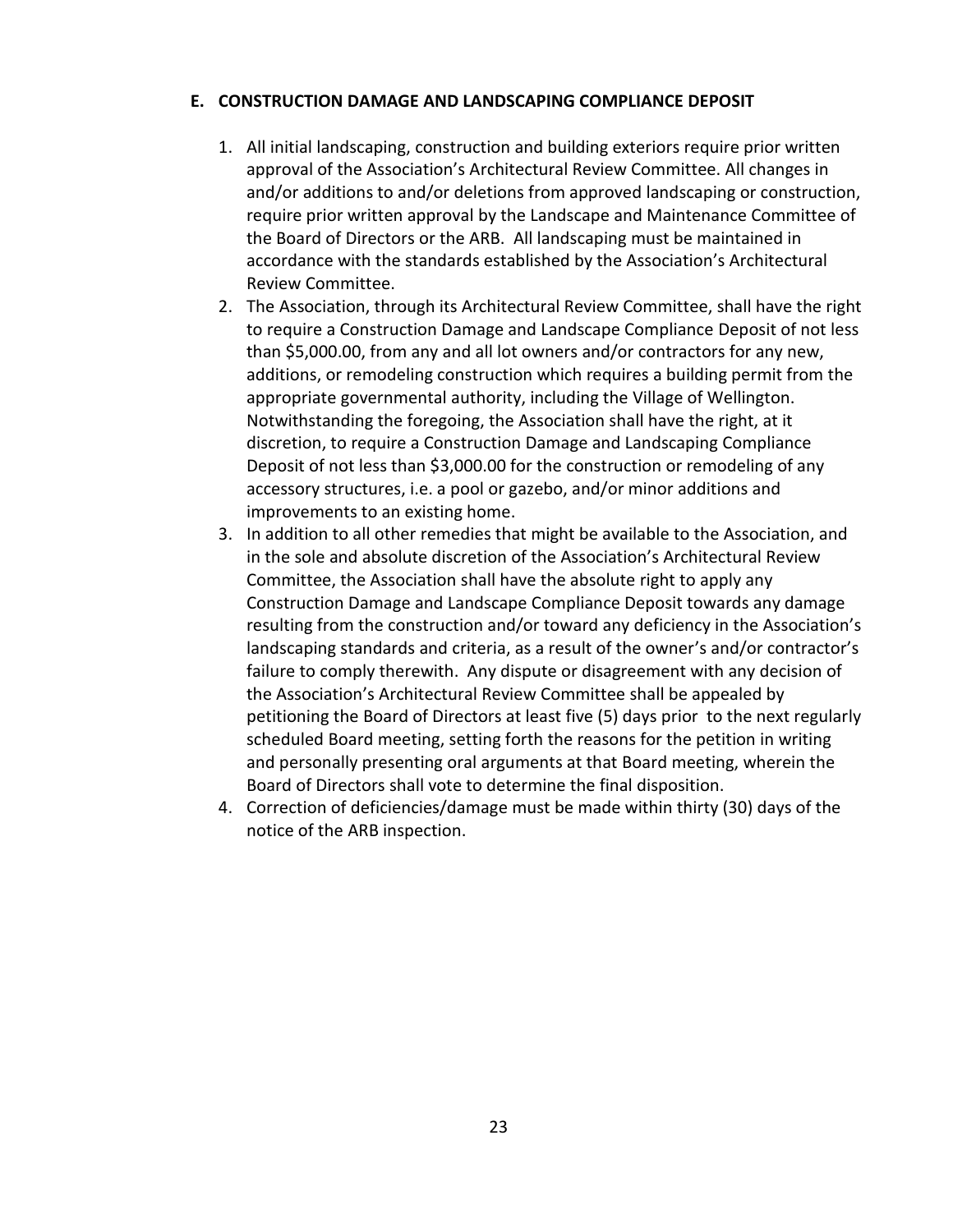#### **V. ADDENDUM**

## **A. Pool Setback Diagram (no scale)**



# **Golf Course or Adjacent Lot**

| <b>Golf/Interior Lots: Rear</b> |                | <b>Side</b> |                 |
|---------------------------------|----------------|-------------|-----------------|
| Fence:                          | $\mathcal{R}'$ |             | २′              |
| Screen Enclosure :              | 15'            |             | 10'             |
| Pool:                           | 18'            |             | 13' w/enclosure |
|                                 |                |             | 10' w/fence     |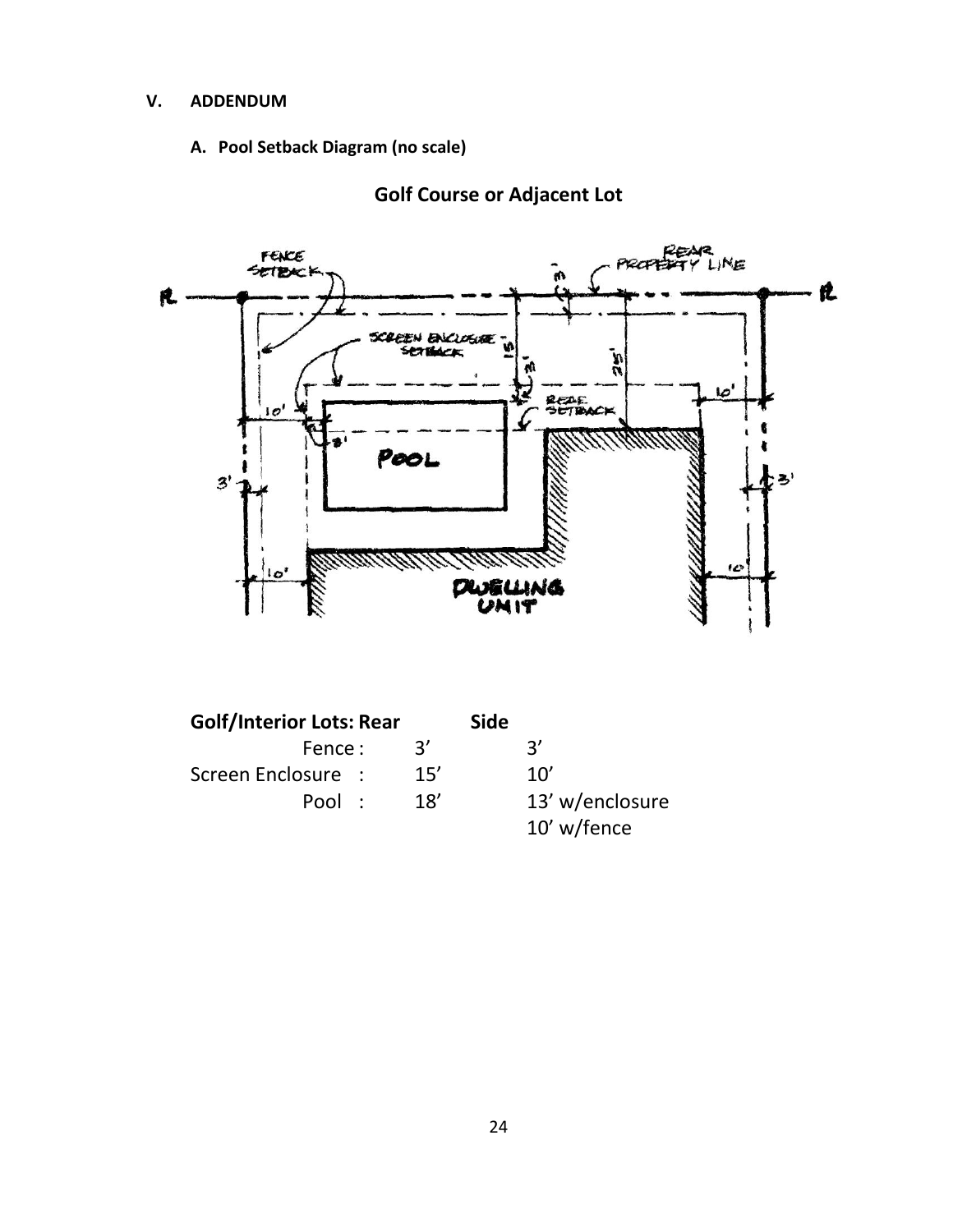**B. Pool Setback Diagram** (no scale)



# **Lake/Canal Lots**

Easement shall take precedent over setbacks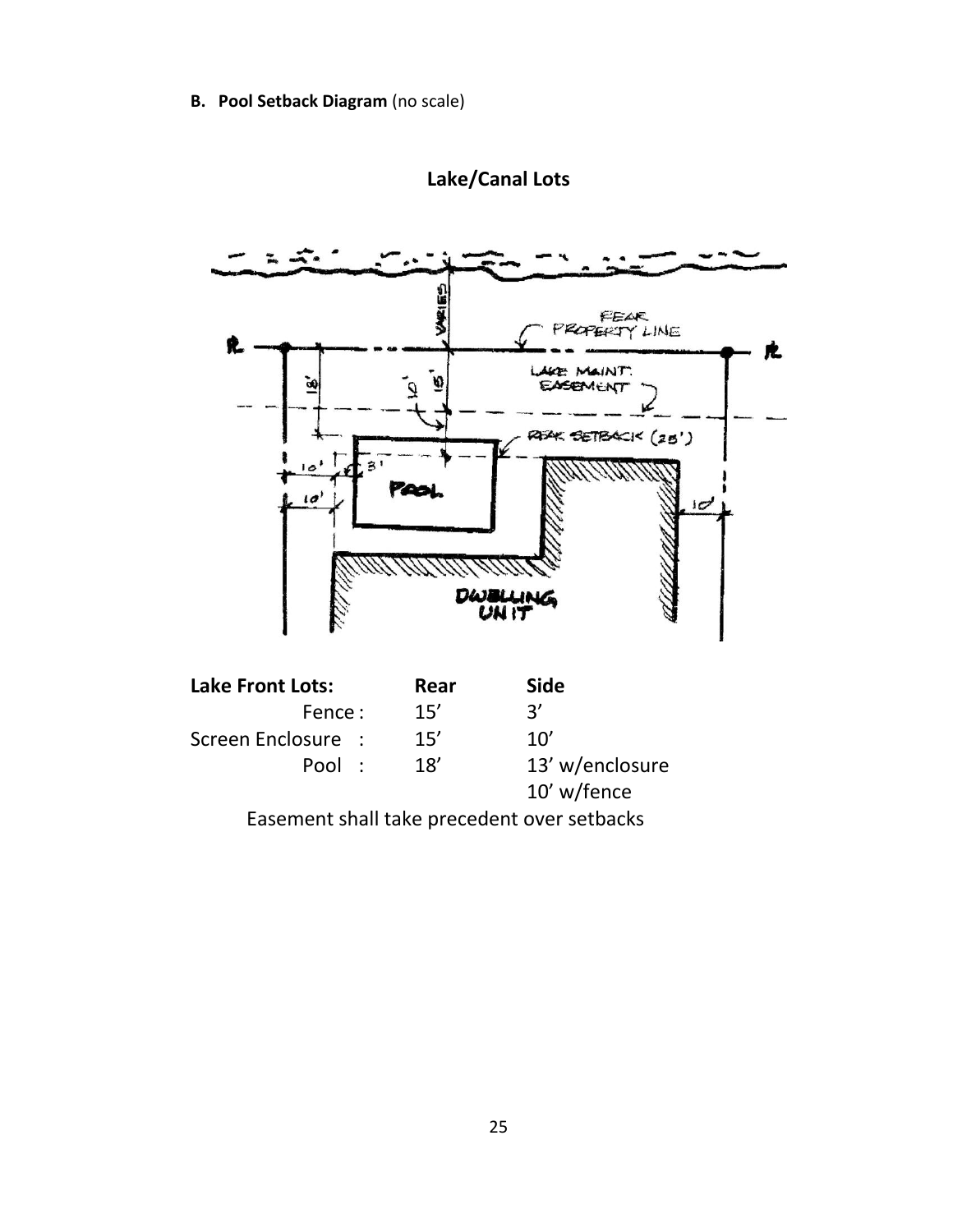## **C. PROHIBITED AND POISONOUS PLANT SPECIES**

(Currently on the Palm Beach County and/or Village of Wellington, Inc. listings)

Melaleuca, Punk Tree, Paper Tree - Melaleuca quisquenervis--- Brazilian Pepper/Florida holly Schinus Teribinthifoluis Australian Pine - Causuarain spp. Earleaf Acacia - Acacia Auriculiforis Kudzu - Peuroria Montana (P. Lobata) Small leaved climbing fern - Lygodium Microphyllum Air Potato Vine - Dioscarea Blubifera Carrotwood - Supaniopsis Anacerdiodes Schefflera - Schefflera Actinophylla Black Olive - Bucida buceras Cat's Claw Shrub- Mimosa pigra Downy Rose Myrtle - Rhodomyrtus Tomentosus Lather Leaf - Calubrina Asiatica Lofty Fig - Ficus Altissima Mahoe - Hibiscus tiliaceus Shoebutton Ardisia - Ardisia solanoceal Woman's Tongue - Albizia lebbeck

## **INVASIVE NON-NATIVE PLANT SPECIES**

(Palm Beach County lists the following which must be removed from properties with a preserve area and prohibits the planting or installation of these plants thereafter)

> Banyan - Ficus bengalensis Bishopwood - Bischofia javonica Chinese Tallow Tree - Sapruim sebiferum Cork Tree - Thespesia populnea Jasmine - Jasminum dichatomum Java Plum - Syzgium Cumini

> > These lists are updated regularly.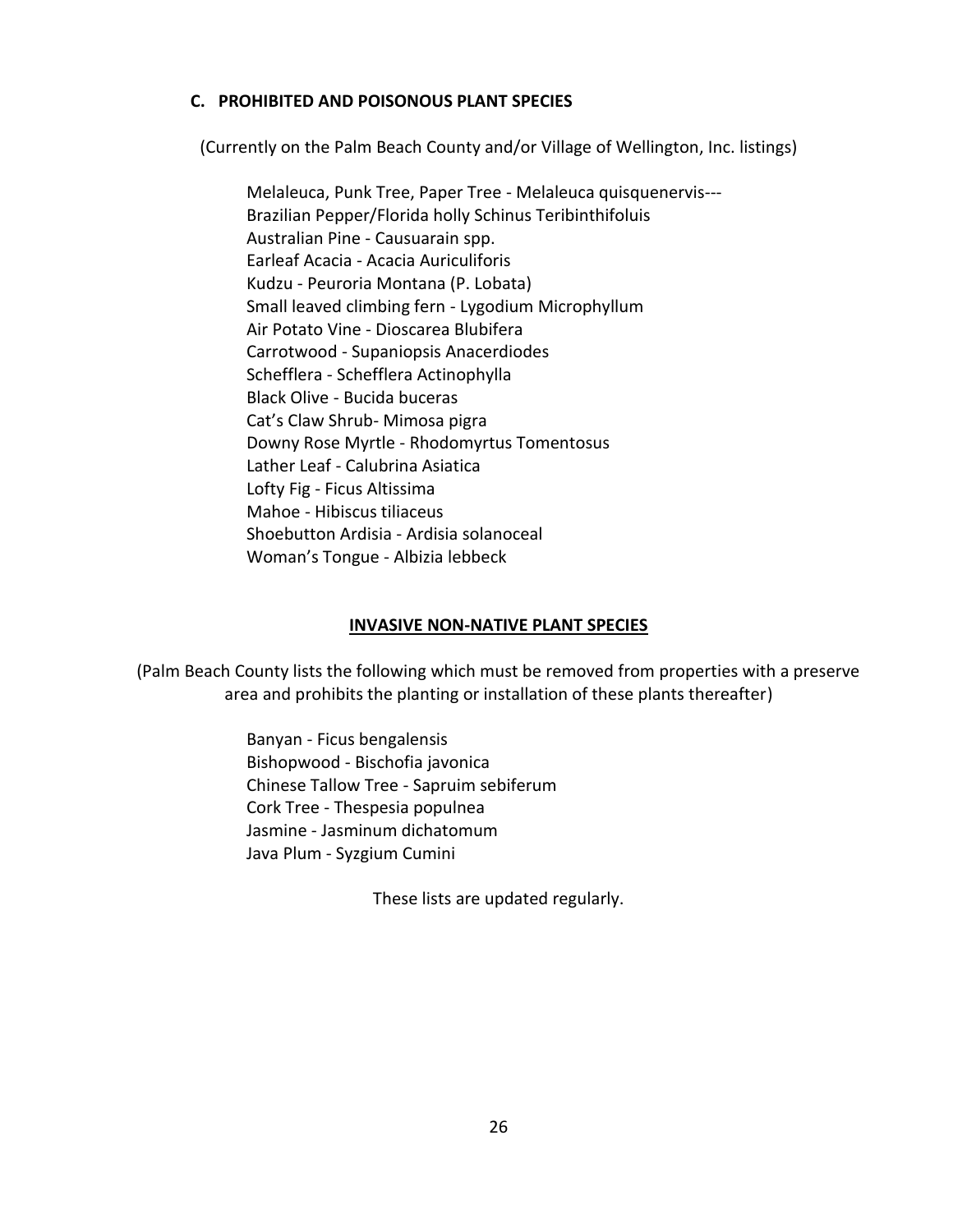|                                                                                                                            |                      | THIS FORM IS TO BE USED WHEN REQUESTING A MODIFICATION, ALTERATION OR<br>ADDITION TO THE EXTERIOR OF YOUR HOME OR PROPERTY                                                                                                     |              |
|----------------------------------------------------------------------------------------------------------------------------|----------------------|--------------------------------------------------------------------------------------------------------------------------------------------------------------------------------------------------------------------------------|--------------|
|                                                                                                                            |                      | Approval is required on all items that are visible from the exterior<br>of the home, whether previously completed or not.                                                                                                      |              |
|                                                                                                                            |                      | POLO WEST ESTATES HOMEOWNERS ASSOCIATION, INC.                                                                                                                                                                                 |              |
| The PWE HOA Architectural Review committee will review your request and<br>return a copy to you with comments and decision |                      |                                                                                                                                                                                                                                |              |
| FROM:                                                                                                                      | <b>Owner's Name:</b> | <u> 1989 - Johann Stoff, deutscher Stoffen und der Stoffen und der Stoffen und der Stoffen und der Stoffen und der</u>                                                                                                         |              |
|                                                                                                                            |                      | Mailing Address: National Address: National Address: National Address: National Address: National Address: National Address: National Address: National Address: National Address: National Address: National Address: Nationa |              |
|                                                                                                                            | Home Phone:          |                                                                                                                                                                                                                                |              |
|                                                                                                                            |                      | Approval is hereby requested to make the following modification(s), alteration(s), or addition(s)<br>as described below and depicted in the required attachments.                                                              |              |
| Subdivision:                                                                                                               |                      | Lot: ______________                                                                                                                                                                                                            |              |
| Address:                                                                                                                   |                      |                                                                                                                                                                                                                                |              |
|                                                                                                                            |                      | Please provide details to include nature, kind, color, shape, size, material, location,<br>and any other pertinent details. Location to be shown on survey.                                                                    |              |
|                                                                                                                            |                      |                                                                                                                                                                                                                                |              |
| Comments:                                                                                                                  |                      |                                                                                                                                                                                                                                |              |
| Date of Request:                                                                                                           |                      |                                                                                                                                                                                                                                |              |
|                                                                                                                            |                      | Signature of Owner                                                                                                                                                                                                             |              |
|                                                                                                                            |                      | Approved                                                                                                                                                                                                                       | Not Approved |
|                                                                                                                            |                      | Approval of any Modification, Alteration, or Addition does not<br>waive the necessity of obtaining the required Federal, State,<br>County, City or applicable agency approval(s) or permit(s)                                  |              |
|                                                                                                                            |                      | c/o: Associated Property Management 1928 Lake Worth Rd. Lake Worth, FL 33461                                                                                                                                                   |              |

Tel: 561.588.7210 Fax: 561.588.2411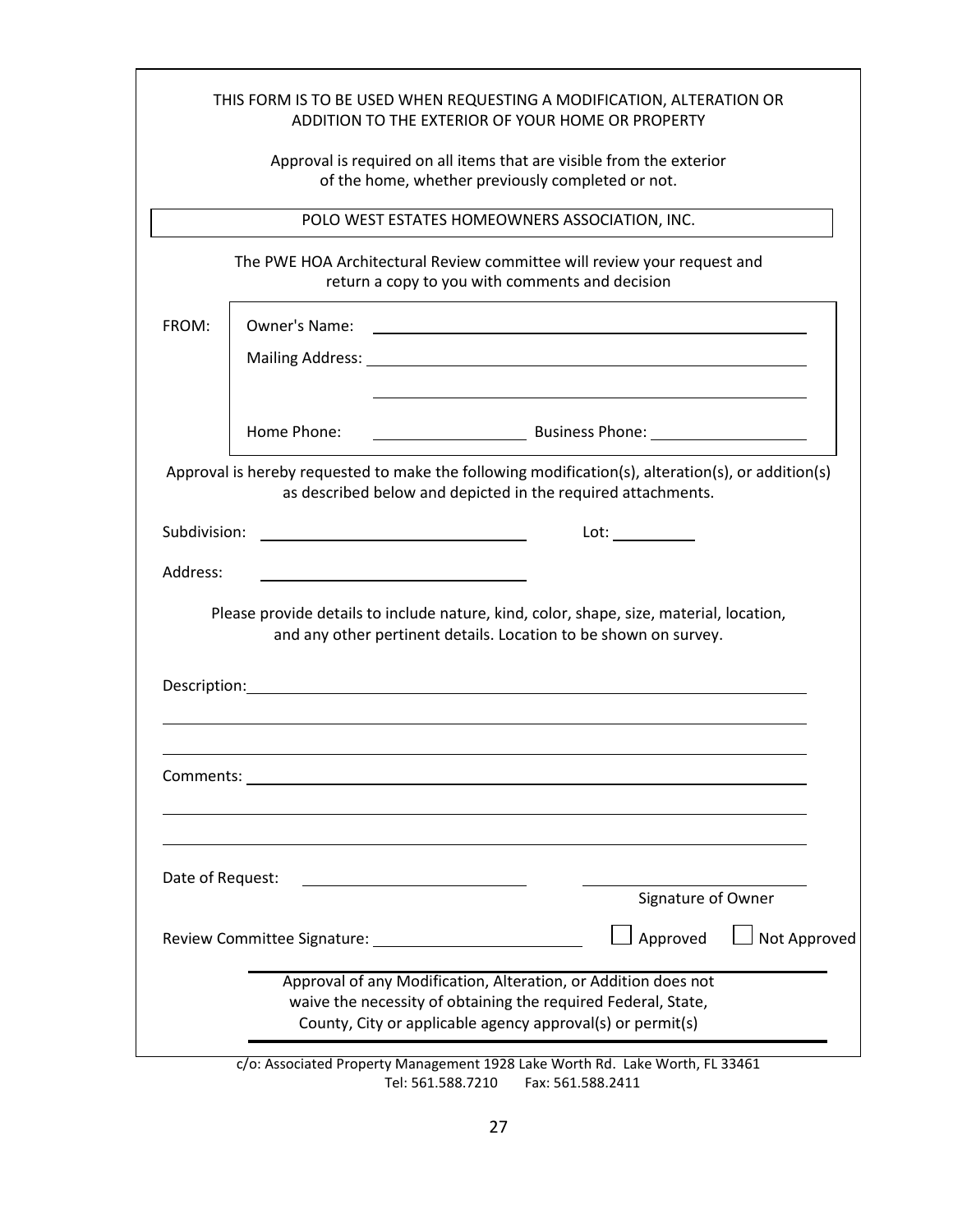# **PLANNING CRITERIA APPLICATION FOR POLO WEST ESTATES**

| TO:                     |                                                   | PROJECT MANAGER/Polo West Estates                        |  |
|-------------------------|---------------------------------------------------|----------------------------------------------------------|--|
| <b>BUILDER:</b>         |                                                   |                                                          |  |
| PARCEL:                 | <b>Polo West Estates</b>                          |                                                          |  |
|                         |                                                   |                                                          |  |
|                         | This application is being submitted for:          |                                                          |  |
|                         | New Construction: Spec Home:                      |                                                          |  |
|                         |                                                   | New Construction: Pre-Sale Home:                         |  |
|                         | <b>Architectural Review</b>                       |                                                          |  |
|                         | Final Landscaping/Exterior<br><b>Color Review</b> |                                                          |  |
|                         | MODEL/FLOOR PLAN ELEVATION                        |                                                          |  |
|                         |                                                   | Has floor plan been previously approved for another lot? |  |
|                         | If "YES", for which lot? ___________              |                                                          |  |
|                         | Is elevation style substantially different?       |                                                          |  |
| <b>SQUARE FOOT AGE</b>  |                                                   |                                                          |  |
|                         | Air Conditioned Space (1 <sup>st</sup> Floor):    |                                                          |  |
|                         | Air Conditioned Space (2 <sup>nd</sup> Floor):    |                                                          |  |
|                         | TOTAL NET SQUARE FEET:                            |                                                          |  |
| <b>Covered Porches:</b> |                                                   |                                                          |  |
| Garage/Storage:         |                                                   |                                                          |  |
| Other:                  |                                                   |                                                          |  |
|                         | TOTAL GROSS SQUARE FEET:                          |                                                          |  |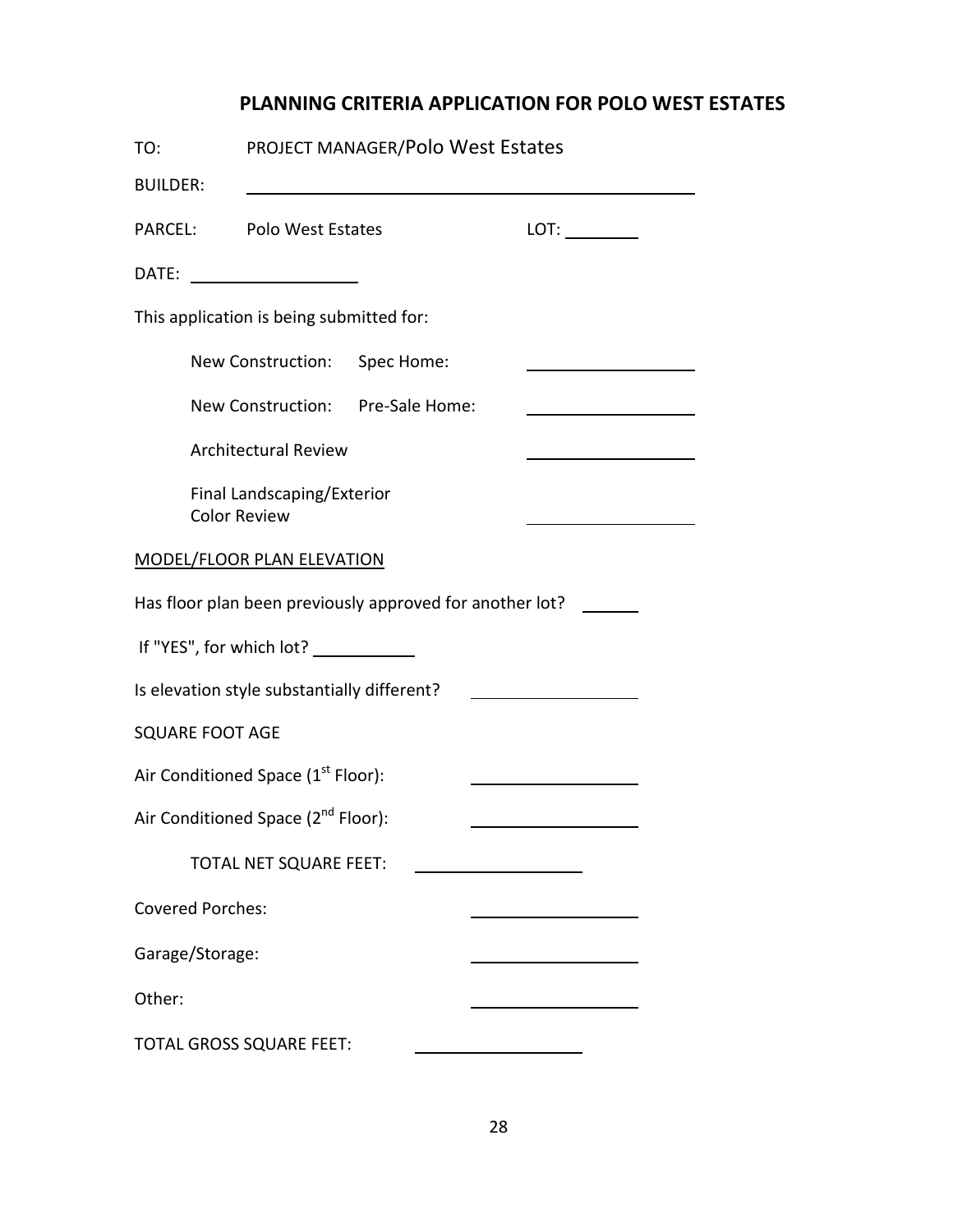| <b>BUILDER:</b>             |                          |       |     |
|-----------------------------|--------------------------|-------|-----|
| <b>ADDRESS:</b>             | Name                     | Firm  |     |
|                             | Street                   |       |     |
|                             | City                     | State | Zip |
|                             | <b>Telephone Numbers</b> |       |     |
| <b>ARCHITECT:</b>           |                          |       |     |
| ADDRESS:                    | Name                     | Firm  |     |
|                             | Street                   |       |     |
|                             | City                     | State | Zip |
|                             | <b>Telephone Numbers</b> |       |     |
| <b>BUILDER:</b>             |                          |       |     |
| <b>ADDRESS:</b>             | Name                     | Firm  |     |
|                             | Street                   |       |     |
|                             | City                     | State | Zip |
|                             | <b>Telephone Numbers</b> |       |     |
| Buyer: If                   |                          |       |     |
| Applicable<br>ADDRESS:      | Name                     | Firm  |     |
|                             | Street                   |       |     |
|                             | City                     | State | Zip |
|                             | <b>Telephone Numbers</b> |       |     |
| LANDSCAPE:                  |                          |       |     |
| <b>DESIGNER</b><br>ADDRESS: | Name                     | Firm  |     |
|                             | Street                   |       |     |
|                             | City                     | State | Zip |
|                             | <b>Telephone Numbers</b> |       |     |

29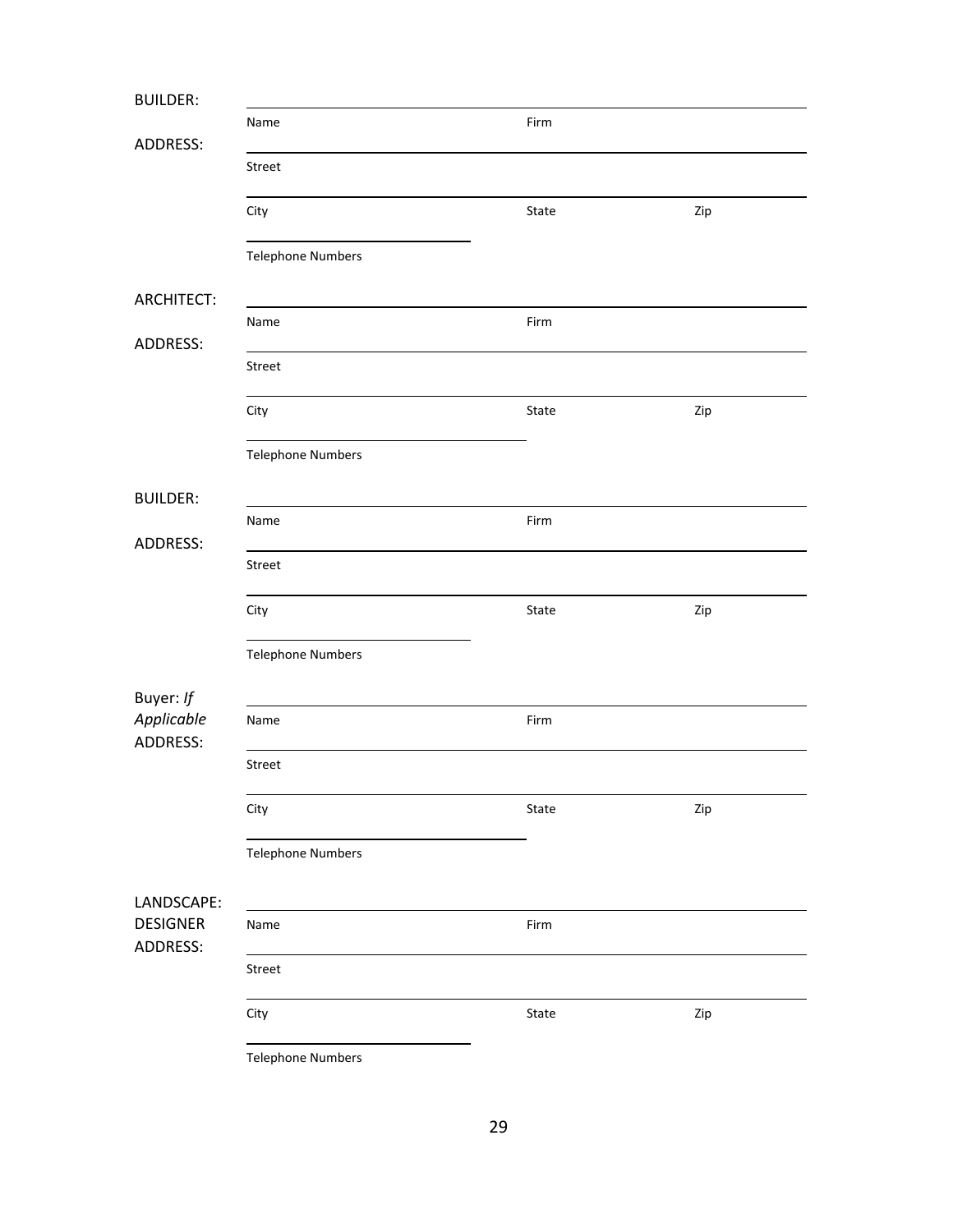| <b>EXTERIOR FEATURES</b>   | <b>COLOR/FINISH</b>                                                                                                  | <b>DESCRIPTION</b> |
|----------------------------|----------------------------------------------------------------------------------------------------------------------|--------------------|
|                            |                                                                                                                      |                    |
| <b>DRIVEWAY</b>            |                                                                                                                      |                    |
| <b>ENTRY WALK</b>          |                                                                                                                      |                    |
| <b>STOOP</b>               |                                                                                                                      |                    |
| <b>SIDING</b>              |                                                                                                                      |                    |
| STONE/BRICK/STUCCO         |                                                                                                                      |                    |
| <b>SHUTTERS</b>            |                                                                                                                      |                    |
| <b>WINDOW TRIM</b>         |                                                                                                                      |                    |
| <b>ENTRY DOOR</b>          |                                                                                                                      |                    |
| <b>GLASS SLIDING DOORS</b> |                                                                                                                      |                    |
| <b>FRENCH DOORS</b>        |                                                                                                                      |                    |
| <b>GARAGE DOOR</b>         |                                                                                                                      |                    |
| <b>ROOFING</b>             |                                                                                                                      |                    |
| <b>FACIA</b>               |                                                                                                                      |                    |
| <b>SOFFIT</b>              |                                                                                                                      |                    |
| <b>GUTTERS</b>             |                                                                                                                      |                    |
| <b>CHIMNEY</b>             |                                                                                                                      |                    |
| SCREENING                  |                                                                                                                      |                    |
| PORCH/PATIO DECK           | <u> 1980 - Jan James James Jan James James Jan James James James James James James James James James James James</u> |                    |
| POOL DECK                  |                                                                                                                      |                    |
| FENCING/WALLS              |                                                                                                                      |                    |
| <b>PLANTERS</b>            | <u> 1980 - Johann Barn, mars an t-Amerikaansk komponister (</u>                                                      |                    |
| POST LAMP                  |                                                                                                                      |                    |

NOTE: Include color chips, material samples, and product photos as required with application.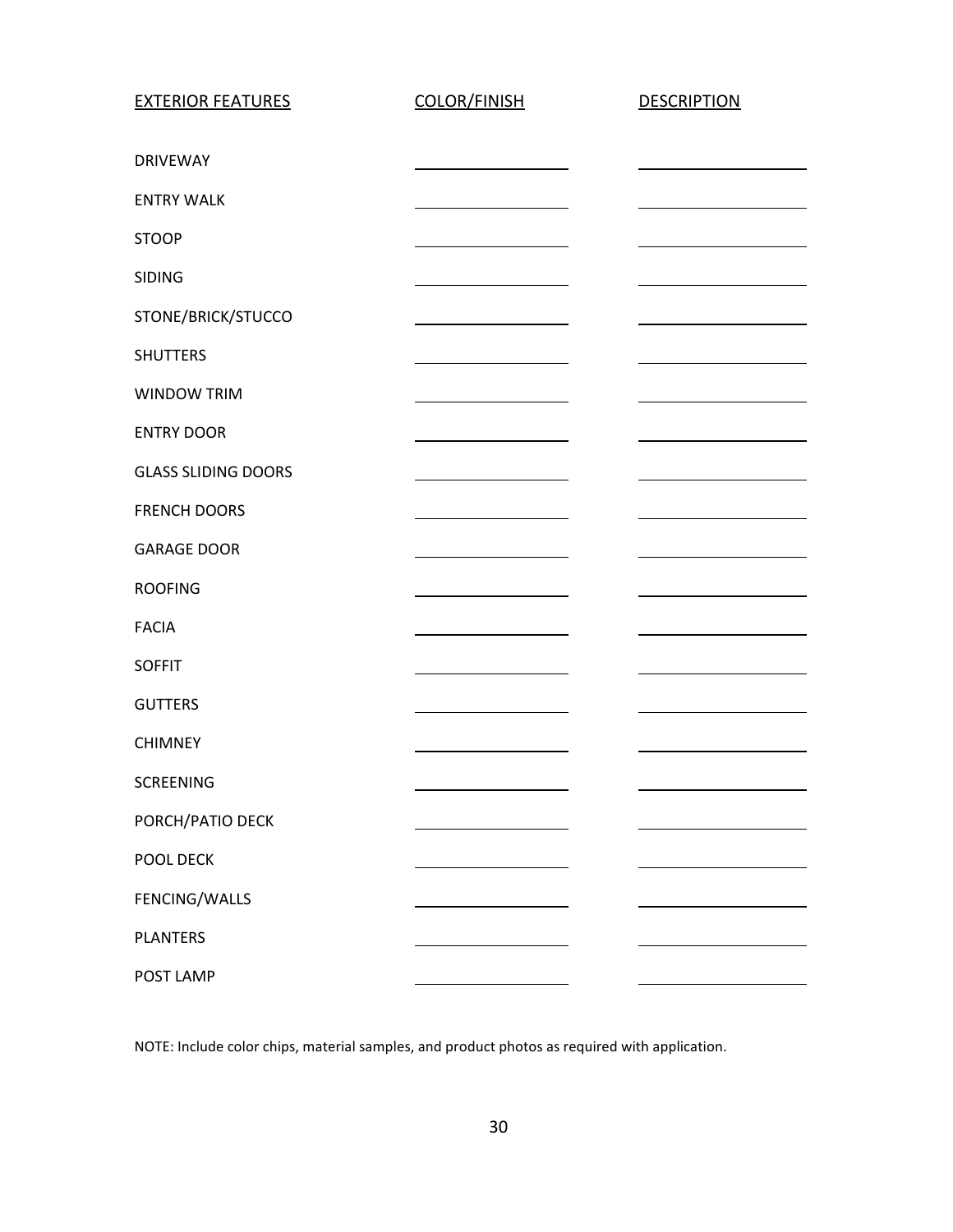## **PLANNING CRITERIA APPLICATION STATUS FOR Polo West Estates**

| TO:      |      |  |
|----------|------|--|
| FROM:    |      |  |
| SUBJECT: |      |  |
| PARCEL:  | LOT: |  |
| DATE:    |      |  |

The Architectural Review Board has reviewed the foregoing Planning Criteria Application and rendered the following decision:

|                                       | Approved                                                                         |
|---------------------------------------|----------------------------------------------------------------------------------|
|                                       | Approved with Comments                                                           |
|                                       | Approved with Limiting Conditions                                                |
| and the control of the control of the | Denied                                                                           |
|                                       |                                                                                  |
|                                       |                                                                                  |
|                                       |                                                                                  |
|                                       | ,我们也不会有什么。""我们的人,我们也不会有什么?""我们的人,我们也不会有什么?""我们的人,我们也不会有什么?""我们的人,我们也不会有什么?""我们的人 |
|                                       |                                                                                  |
|                                       |                                                                                  |
|                                       |                                                                                  |
|                                       |                                                                                  |
|                                       |                                                                                  |
|                                       |                                                                                  |